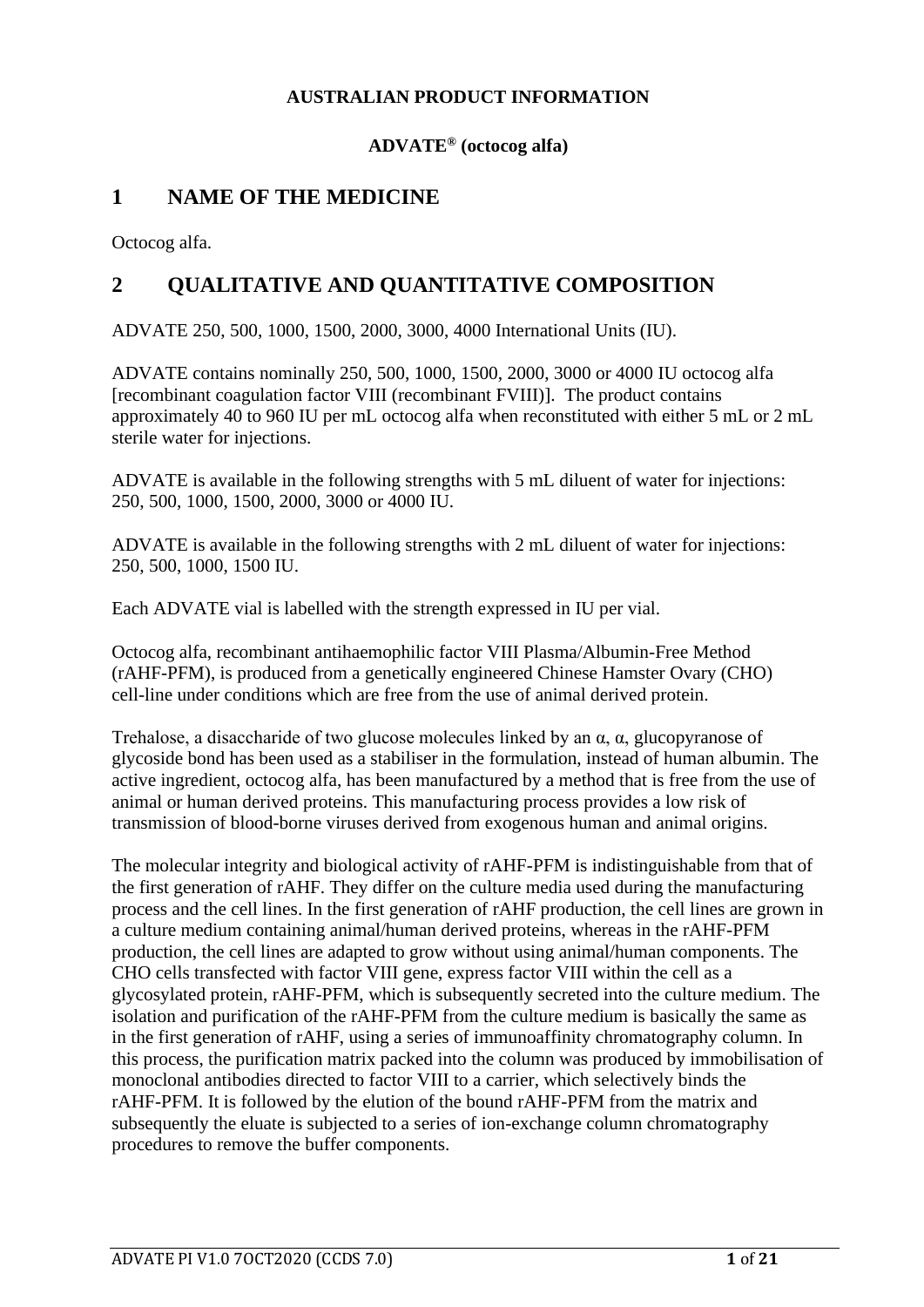The potency is determined using the one-stage clotting assay or by chromogenic method (EP), against an in-house standard that is referenced to the FDA/US Mega I Standard. The latter was calibrated against the third WHO standard. The specific activity is approximately 4,000 – 10,000 IU/mg protein.

For the full list of excipients, see Section 6.1 LIST OF EXCIPIENTS.

### **3 PHARMACEUTICAL FORM**

Powder for injection with diluent.

ADVATE is formulated as a sterile, non-pyogenic, white to off-white, lyophilised powder for injection after reconstitution with water for injections.

The water for injections diluent is a clear and colourless solution.

#### **4 CLINICAL PARTICULARS**

### **4.1 THERAPEUTIC INDICATIONS**

ADVATE is indicated for use in haemophilia A for prevention and control of haemorrhagic episodes. Patients with haemophilia A may be treated with ADVATE as perioperative management.

ADVATE is not indicated for the treatment of von Willebrand's disease.

### **4.2 DOSE AND METHOD OF ADMINISTRATION**

Treatment should be initiated under the supervision of a physician experienced in the management of haemophilia.

#### **Dosage**

The dosage and duration of the substitution therapy depend on the severity of factor VIII deficiency, the location and the extent of the bleeding and on the patient's clinical condition. The dose of factor VIII administered is expressed in International Unit (IU), which is related to the WHO standard for factor VIII products. Factor VIII activity in plasma is expressed either as a percentage (relative to normal human plasma) or in IUs (relative to the international standard for factor VIII in plasma).

One IU of factor VIII activity is equivalent to that quantity of factor VIII in one mL of normal human plasma. The calculation of the required dosage of factor VIII is based on the empirical finding that 1 IU factor VIII per kg body weight raises the plasma factor VIII activity by 2 IU/dL. The dose is determined using the following formula and [Table 1](#page-2-0) and [Table 2.](#page-2-1)

#### *Formula*

Required units (IU) = body weight (kg) x desired factor VIII rise (%) x 0.5

#### *Control and prevention of bleeding episodes*

A guide for dosing in the treatment of bleeding episodes is provided in [Table 1](#page-2-0) below. The careful control of treatment dose is especially important in cases of life-threatening bleeding episodes.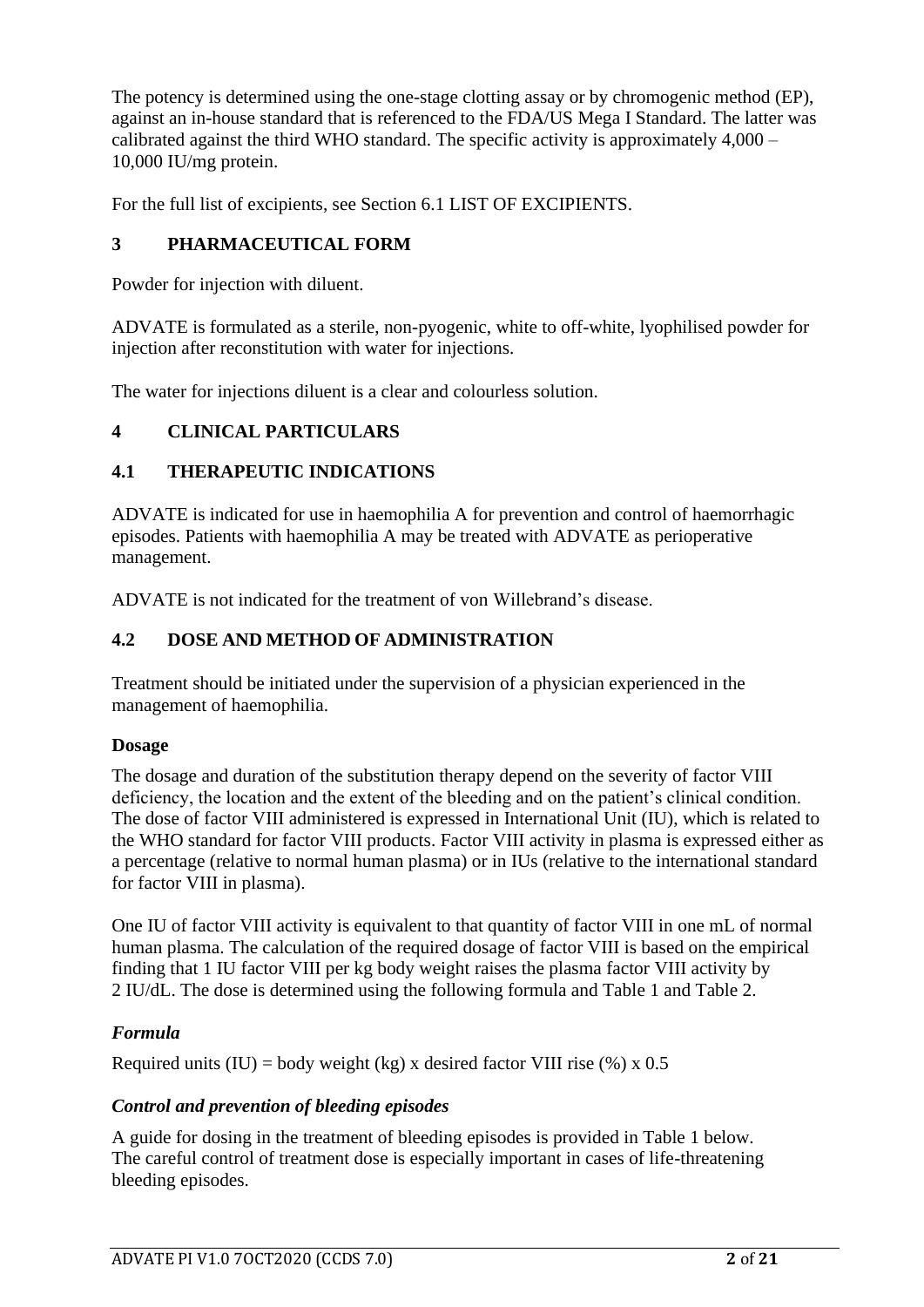<span id="page-2-0"></span>

| <b>Type of Bleeding Episodes</b> | <b>Required Peak</b>             | Dosage and Frequency Necessary to               |
|----------------------------------|----------------------------------|-------------------------------------------------|
|                                  | <b>Post-infusion Factor VIII</b> | <b>Maintain the Therapeutic Plasma Level</b>    |
|                                  | <b>Activity in the Blood</b>     |                                                 |
|                                  | (as % of Normal or IU/dL)        |                                                 |
| <b>Minor</b>                     | $20 - 40$                        | 10-20 IU per $kga$                              |
| Early haemarthrosis,             |                                  | Repeat infusions every 12 to 24 hours           |
| mild muscle bleeding, or         |                                  | (8 to 24 hours for patients under the age of 6) |
| mild oral bleeding episode.      |                                  | for one to three days until the bleeding        |
|                                  |                                  | episode is resolved (as indicated by relief of  |
|                                  |                                  | pain) or healing is achieved.                   |
| <b>Moderate</b>                  | $30 - 60$                        | 15-30 IU per kg <sup>a</sup>                    |
| Moderate bleeding into           |                                  | Repeat infusions every 12 to 24 hours           |
| muscles, bleeding into the       |                                  | (8 to 24 hours for patients under the age of 6) |
| oral cavity, definite            |                                  | for three days or more until the bleeding       |
| haemarthrosis, and known         |                                  | episode is resolved (as indicated by relief of  |
| trauma.                          |                                  | pain) or healing is achieved.                   |
| <b>Major</b>                     | 60-100                           | Initial dose 30-50 IU per kg <sup>a</sup>       |
| Significant gastrointestinal     |                                  | Repeat dose 30-50 IU per kg every 8 to 24       |
| bleeding, intracranial,          |                                  | hours (6 to 12 hours for patients under the age |
| intra-abdominal or               |                                  | of 6) until resolution of the bleeding episode  |
| intrathoracic bleeding,          |                                  | has occurred.                                   |
| central nervous system           |                                  |                                                 |
| bleeding, bleeding in the        |                                  |                                                 |
| retropharyngeal or               |                                  |                                                 |
| retroperitoneal spaces or        |                                  |                                                 |
| iliopsoas sheath, fractures,     |                                  |                                                 |
| head trauma.                     |                                  |                                                 |

**Table 1: ADVATE Dosing for Treatment of Bleeding Episodes in Adults and Children.**

<sup>a</sup> Dose (IU/kg) = Desired Factor VIII Rise (IU/dL or % of normal) x 0.5 (IU/kg per IU/dL).

#### *Perioperative management*

<span id="page-2-1"></span>A guide for dosing in perioperative management is provided in [Table 2](#page-2-1) below. The careful control of dose and duration of treatment is especially important in cases of major surgery.

| <b>Type of Surgery</b>         | <b>Required Peak</b>             | <b>Frequency of Infusion</b>                                |
|--------------------------------|----------------------------------|-------------------------------------------------------------|
|                                | <b>Post-infusion Factor VIII</b> |                                                             |
|                                | <b>Activity in the Blood</b>     |                                                             |
|                                | (% of Normal or IU/dL)           |                                                             |
| <b>Minor</b>                   | $60-100$                         | A single bolus infusion $(30-50 \text{ IU/kg}^{\text{a}})$  |
| Including tooth extraction     |                                  | beginning within one hour of the operation.                 |
|                                |                                  | Optional additional dosing every 12 to 24                   |
|                                |                                  | hours as needed to control bleeding.                        |
|                                |                                  | For dental procedures, adjunctive therapy may               |
|                                |                                  | be considered.                                              |
| <b>Major</b>                   | 80-120                           | Preoperative bolus infusion: $40 - 60$ IU/kg <sup>a</sup> . |
| Examples include intracranial, | (pre- and post-operative)        | Verify 100% activity has been achieved prior                |
| intra-abdominal, or            |                                  | to surgery.                                                 |
| intrathoracic surgery, joint   |                                  | Maintenance bolus infusion $(40-60 \text{ IU/kg}^a)$        |
| replacement surgery            |                                  | repeat infusions every 8 to 24 hours                        |
|                                |                                  | (6 to 24 hours for patients under the age of 6),            |
|                                |                                  | depending on the desired level of factor VIII               |
|                                |                                  | and state of wound healing.                                 |

| Table 2: ADVATE Dosing for Perioperative Management in Adults and Children |  |  |
|----------------------------------------------------------------------------|--|--|
|                                                                            |  |  |

<sup>a</sup> Dose (IU/kg) = Desired Factor VIII Rise (IU/dL or % of normal) x 0.5 (IU/kg per IU/dL).

In case of the haemorrhagic events as shown in [Table 1,](#page-2-0) the factor VIII activity should not fall below the given plasma activity level (in % normal or IU/dL) in the corresponding period. The above table can be used to guide dosing in bleeding episodes and surgery.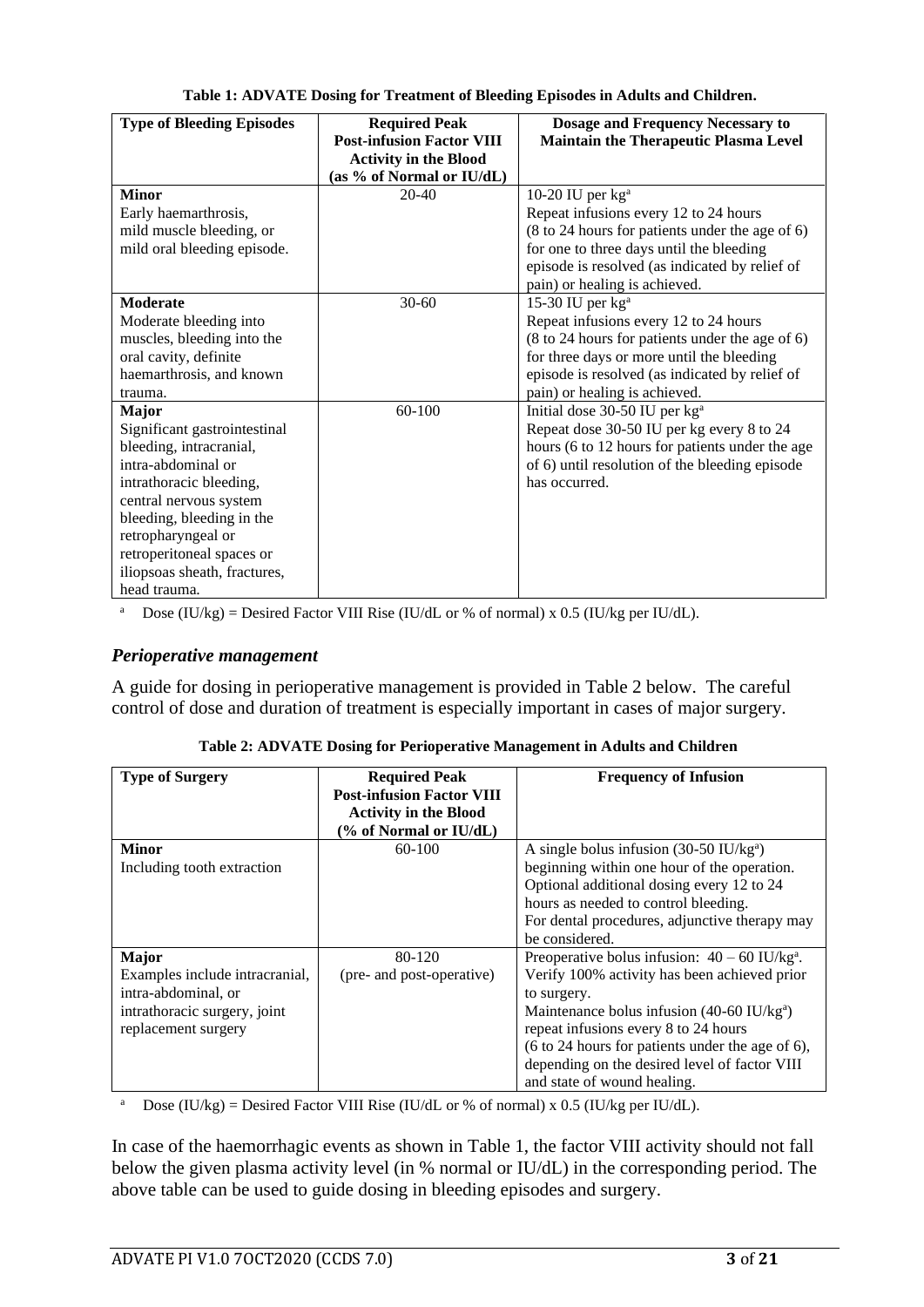The amount and frequency of administration should be adapted to the clinical effectiveness of the product in the individual case. Under certain circumstances (presence of a low responder inhibitor) doses larger than the calculated doses may be necessary.

Careful control of replacement therapy is especially important in cases of major surgery or life-threatening haemorrhages. During the course of treatment, appropriate determination of plasma factor VIII levels is advised to guide the dose to be administered and the frequency of repeated infusions. In the case of major surgical interventions in particular, precise monitoring of the substitution therapy by means of plasma factor VIII activity assay is indispensable. Individual patients may vary in their response to factor VIII, achieving different levels of *in vivo* recovery and demonstrating different half-lives.

## *Prophylaxis*

For prevention of bleeding episodes, doses between 20 to 40 IU of factor VIII per kg body weight every other day (3 to 4 times weekly) may be utilised. In some cases, especially in younger patients, shorter dose intervals or higher doses may be necessary.

A PK-guided every third day dosing regimen with 20 to 80 IU per kg body weight targeting maintenance of factor VIII trough levels  $\geq$  1% may also be employed. A PK evaluation of a patient's individual response to ADVATE should be conducted to determine the weightadjusted dose for PK-guided prophylaxis. In younger patients, it is advised that PK evaluations should be performed periodically.

Pharmacokinetic evaluations may be performed using a traditional PK evaluation method; however, alternative methods of PK evaluation using fewer blood samples may be considered.

## *Patients with inhibitors*

Patients should be evaluated for the development of factor VIII inhibitors, if the expected plasma factor VIII activity levels are not attained, or if bleeding is not controlled with an appropriate dose. In patients with high levels of inhibitor, factor VIII therapy may not be effective and other therapeutic options should be considered. Management of such patients should be directed by physicians with experience in the care of patients with haemophilia A (see Section 4.4 SPECIAL WARNINGS AND PRECAUTIONS FOR USE/Inhibitor formation).

## *Laboratory tests*

Although dosage can be estimated by the calculations as described above, it is strongly recommended that, whenever possible, appropriate laboratory tests including serial AHF assays be performed on the patient's plasma at suitable intervals to ensure that adequate AHF levels have been reached and maintained.

If bleeding is not controlled with the recommended dose, the plasma level of factor VIII should be determined and a sufficient dose of ADVATE should be administered to achieve a satisfactory clinical response.

If the patient's plasma factor VIII fails to reach the expected levels or if bleeding is not controlled after adequate dosage, the presence of inhibitor should be suspected. By performing appropriate laboratory investigations, the presence of an inhibitor can be demonstrated and quantified in terms of IU factor VIII neutralised by each mL of plasma. If the inhibitor is present at a level of less than 10 BU/mL, administration of additional factor VIII may neutralise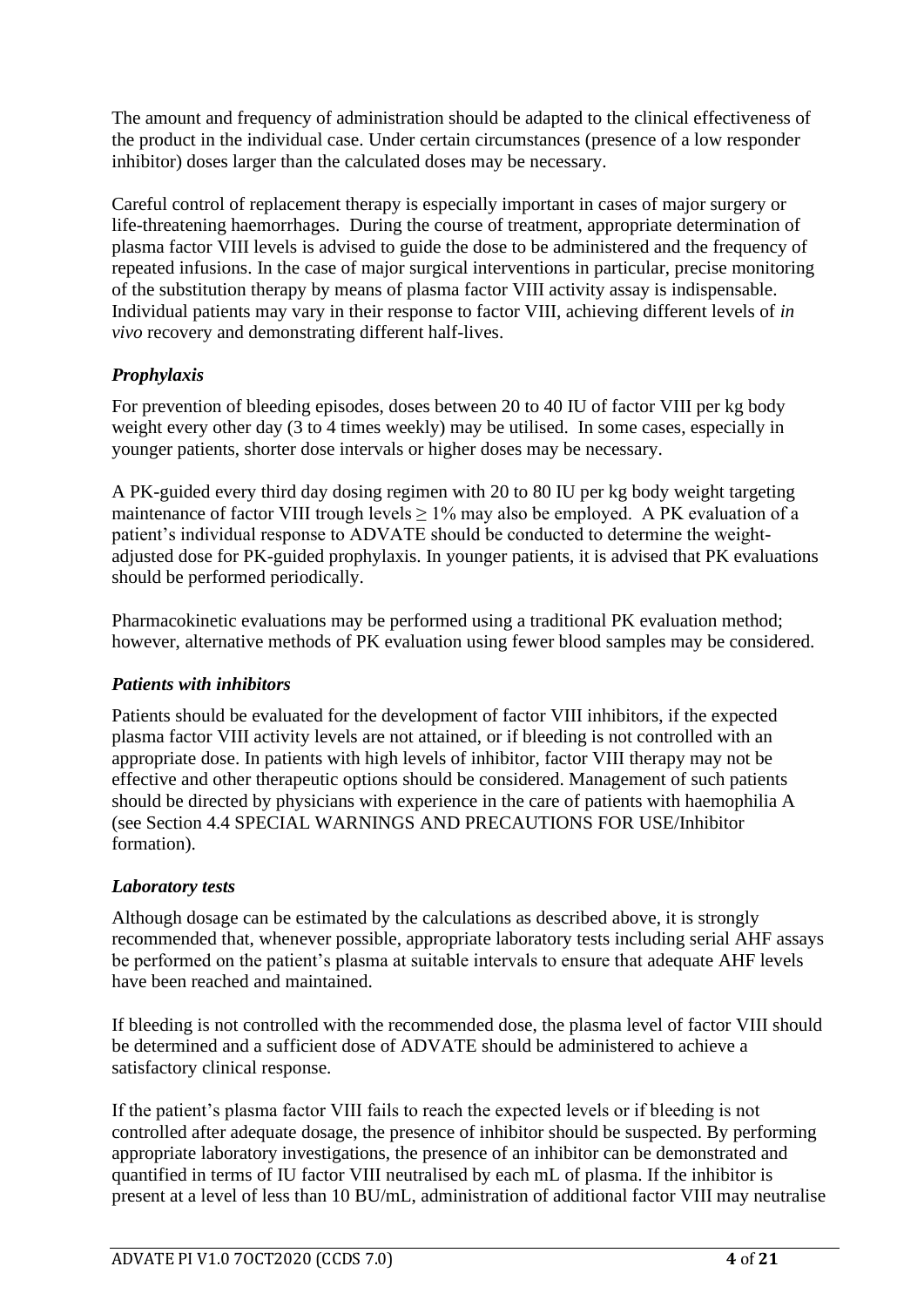the inhibitor. Thereafter, the administration of additional factor VIII should elicit the predicted response. The control of factor VIII and inhibitor levels by laboratory assays is necessary in this situation. Inhibitor titres above 10 BU/mL may make haemostatic control with factor VIII either impossible or impractical because of the large dose required. In addition, the inhibitor titre may rise following AHF infusion because of an anamnestic response to factor VIII.

### **Method of administration**

Intravenous administration.

### *Instructions for use and handling*

Use aseptic technique.

The preparation is to be administered intravenously after reconstitution with the provided sterilised water for injections. Parenteral drug products should be inspected for particulate matter and discoloration prior to administration, whenever solution and container permit. After reconstitution, the solution should be clear, colourless and free from foreign particles. Do not administer if particulate matter or discolouration or cloudiness is found, contact Takeda customer service.

ADVATE should be administered at room temperature not more than 3 hours after reconstitution.

Plastic syringes must be used with this product, since proteins such as ADVATE tend to stick to the surface of the glass syringes.

It is strongly recommended that every time ADVATE is administered, the patient name and batch number of the product are recorded to maintain a link between the patient and the batch of the product.

## *Reconstitution using the BAXJECT II device*

- 1. Bring ADVATE (dry factor concentrate) and Sterile Water for Injections (diluent) to room temperature (25°C).
- 2. Remove caps from the factor concentrate and diluents vials.
- 3. Cleanse stoppers with a germicidal solution and allow to dry prior to use. Place the vials on a flat surface.
- 4. Open the BAXJECT II device package by peeling away the lid, without touching the inside (**Figure A**). Do not remove the device from the package.
- 5. Turn the package over. Press straight down to fully insert the clear plastic spike through the diluents vial stopper (**Figure B**).
- 6. Grip the BAXJECT II package at its edge and pull the package off the device (**Figure C**). Do not remove the blue cap from the BAXJECT II device. Do not touch the exposed white plastic spike.
- 7. Turn the system over, so that the diluents vial is on top. Quickly insert the white plastic spike fully into the ADVATE vial stopper by pushing straight down (**Figure D**). The vacuum will draw the diluents into the ADVATE vial.
- 8. Swirl gently until ADVATE is completely dissolved.

NOTE: Do not refrigerate after reconstitution.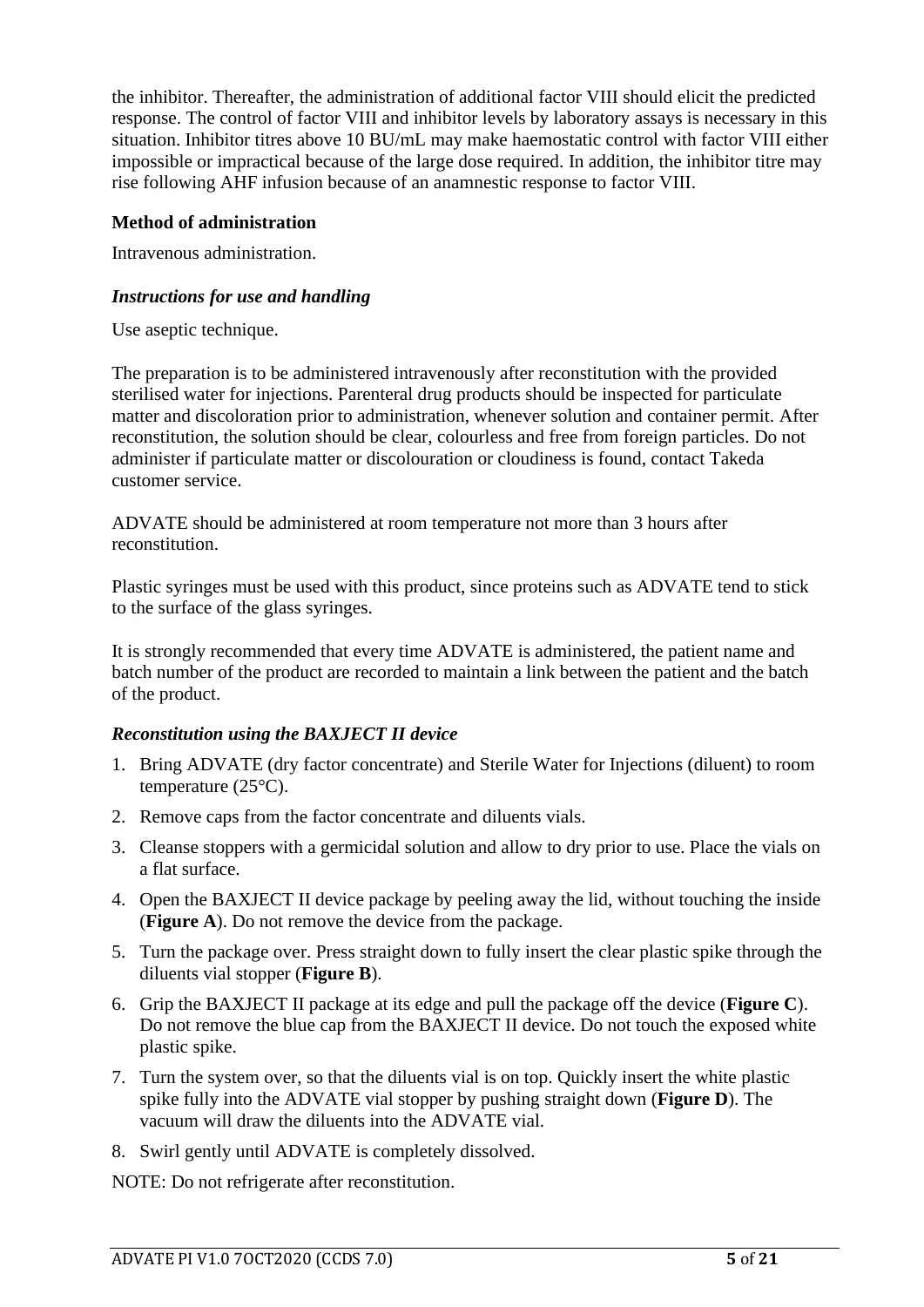- 9. Remove the blue cap from the BAXJECT II device. Connect the syringe to the BAXJECT II device (**Figure E**). DO NOT INJECT AIR.
- 10. Turn the system upside down (factor concentrate vial now on top). Draw the factor concentrate into the syringe by pulling the plunger back slowly (**Figure F**).
- 11. Disconnect the syringe, attach a suitable needle and inject intravenously as instructed under Administration by Bolus Infusion.
- 12. If a patient is to receive more than one vial of ADVATE, the contents of multiple vials may be drawn into the same syringe. Please note that the BAXJECT II reconstitution device is intended for use with a single vial of ADVATE and Sterile Water for Injections only, therefore reconstituting and withdrawing second vial into the syringe requires a second BAXJECT II reconstitution device.



## *Reconstitution of ADVATE in a BAXJECT III device*

- 1. Bring the BAXJECT III device pre-assembled with ADVATE and diluent vials to room temperature (25°C).
- 2. Open the ADVATE package by peeling away the lid. Remove ADVATE in the BAXJECT III system from the package and verify that the expiration date on the label has not passed and the potency unit number is same as expected.
- 3. Place the ADVATE on a flat surface with the diluent vial on top **(Figure 1**). The diluent vial has a blue stripe. *Do not remove the blue cap until instructed in a later step.*
- 4. With one hand holding the ADVATE in the BAXJECT III system, press down firmly on the diluent vial with the other hand until the system is fully collapsed and the diluent flows down into the ADVATE vial (**Figure 2**). Do not tilt the system until the transfer is complete.
- 5. Verify that diluent transfer is complete. Swirl gently until ADVATE is completely dissolved (**Figure 3**). **Do not shake**. **Do not refrigerate after reconstitution**. Inspect parenteral drug products for particulate matter and discoloration prior to administration.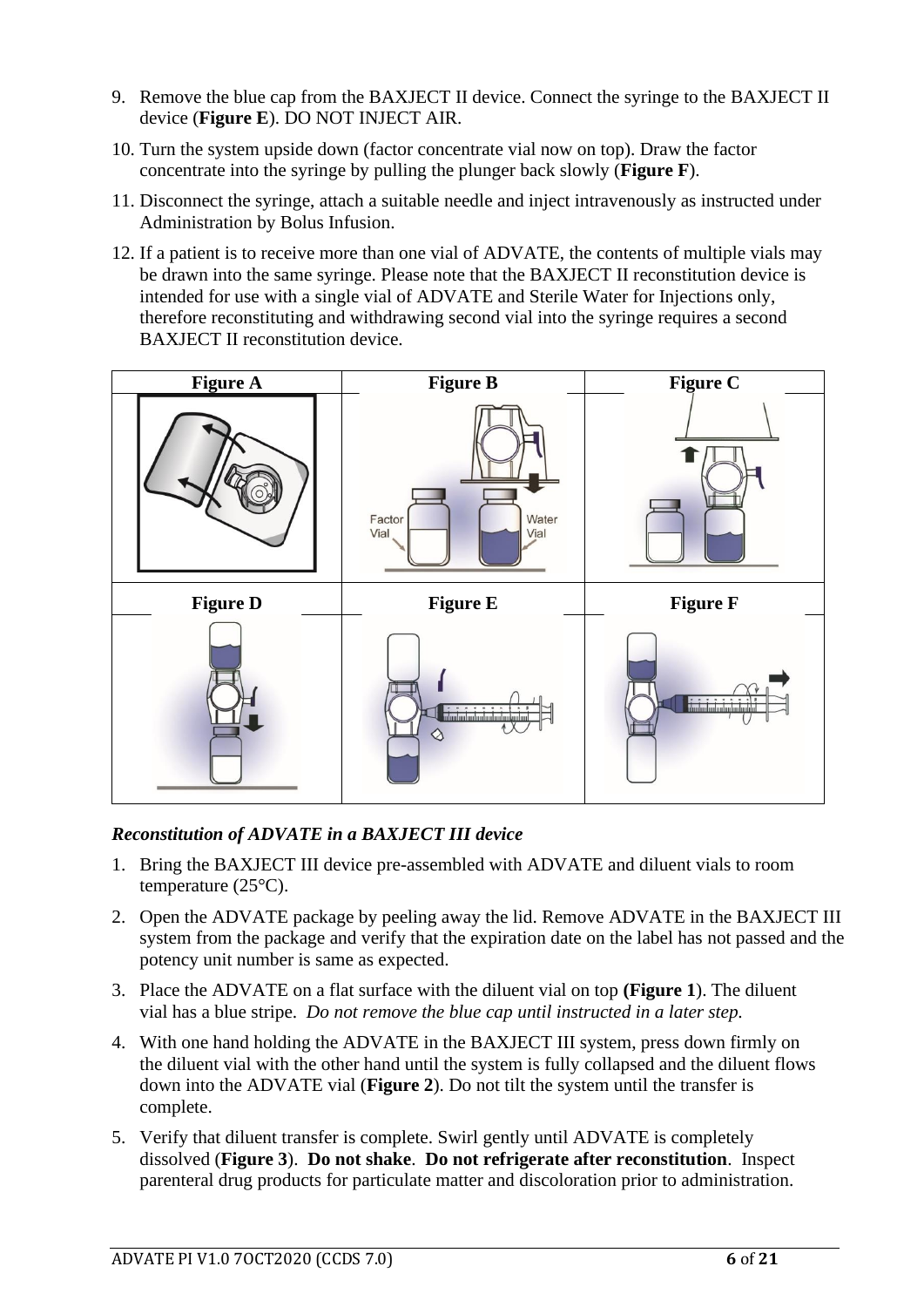The solution should be clear and colorless in appearance. If not, do not use the solution and notify Takeda immediately.

- 6. Remove the blue cap from the BAXJECT III system. Connect the syringe to the system (**Figure 4**). *Do not inject air into the BAXJECT III system*.
- 7. Turn the system upside down (factor concentrate vial now on top). Draw the factor concentrate into the syringe by pulling the plunger back slowly (**Figure 5**).
- 8. Disconnect the syringe; attach a suitable needle and inject intravenously as instructed under *Administration by Bolus Infusion*. If a patient is to receive more than one ADVATE in a BAXJECT III system or a combination of ADVATE and BAXJECT II and an ADVATE in a BAXJECT III system, the contents may be drawn into the same syringe.







## *Administration by bolus infusion*

A dose of ADVATE should be administered over a period of < 5 minutes (maximum infusion rate 10 mL/min). The pulse rate should be determined before and during administration of ADVATE. Should a significant increase in pulse rate occur, reducing the rate of administration or temporarily halting the injection usually allows the symptoms to disappear promptly.

#### *Administration by continuous infusion*

The 1500, 1000 and 500 IU/vial strengths of ADVATE are suitable for use in a continuous infusion mode of administration. However, it is not recommended to use continuous infusion for the administration of the 2000 IU, 3000 IU, and 4000 IU strengths. Continuous infusion of ADVATE must employ either a syringe pump running at a rate of greater than or equal to 0.4 mL/hour, or a CADD-1 type infusion pump running at a rate of 1.5 mL/hour. *In vitro* studies employing a syringe pump or CADD-1 pump have demonstrated  $> 80\%$  of the hour 0 potency of ADVATE for up to 48 hours of continuous infusion. For sterility assurance purposes, a fresh supply of reconstituted ADVATE for continuous infusion (prepared under laminar air flow conditions) should be replaced at bedside no less frequently than every 12 hours. The postreconstitution photostability of ADVATE is acceptable under the conditions of visible and ultra-violet light exposure in a clinical setting. It is highly recommended that factor VIII levels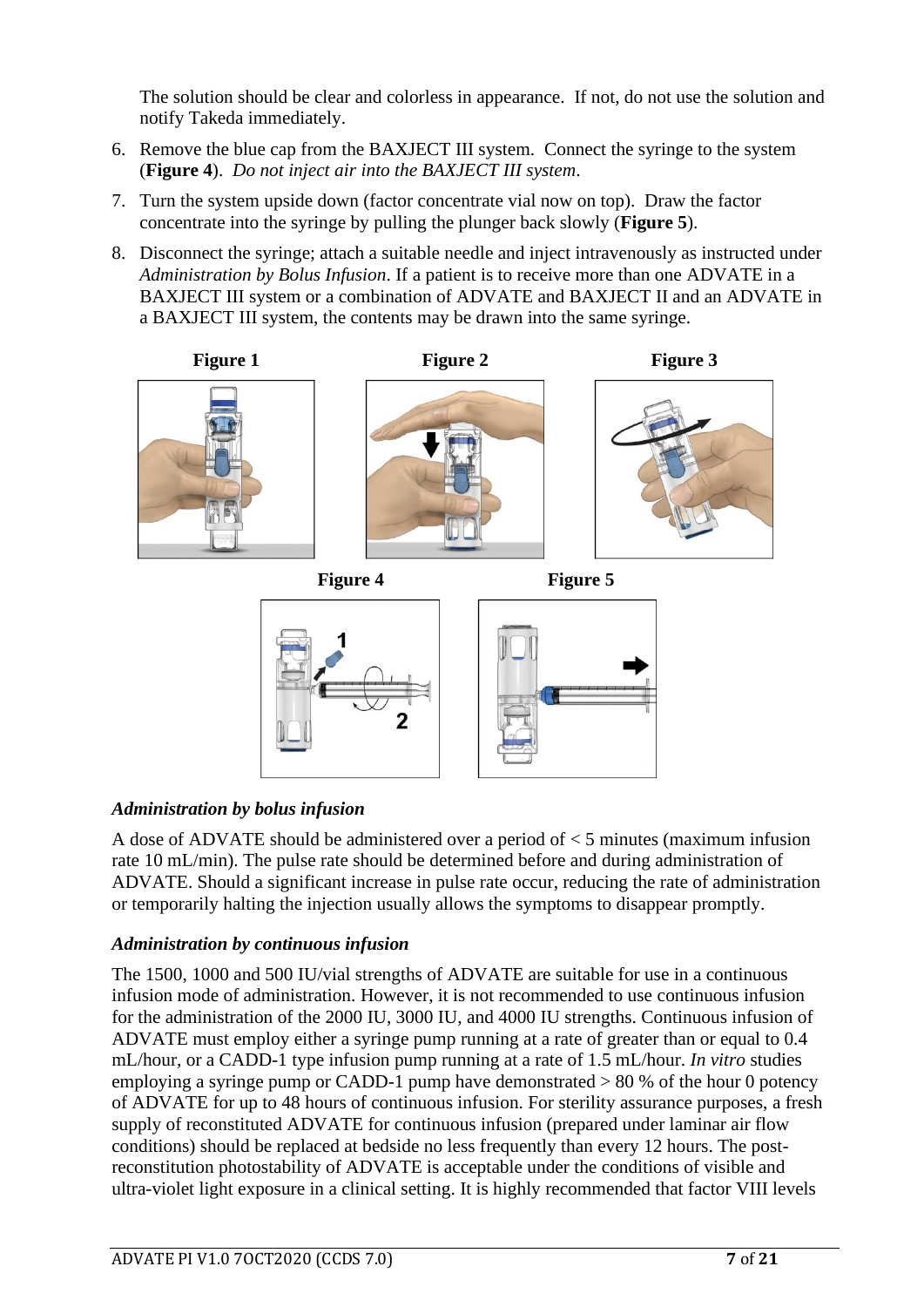be checked within 3 to 6 hours after the initiation of continuous infusion in order to document that the desired factor VIII levels are being maintained.

Rates of infusion should be modified based on the levels of plasma factor VIII activity measured at least once per day thereafter and based on the desired level of factor VIII.

## **4.3 CONTRAINDICATIONS**

Known hypersensitivity to any component or to mouse or hamster proteins.

## **4.4 SPECIAL WARNINGS AND PRECAUTIONS FOR USE**

#### **Hypersensitivity reactions**

Allergic-type hypersensitivity reactions, including anaphylaxis, have been reported with ADVATE and have been manifested by dizziness, paraesthesia, rash, flushing, face swelling, urticaria, and pruritus.

Patients should be informed of the signs of hypersensitivity reactions (including hives, generalized urticaria, tightness of the chest, wheezing, hypotension and anaphylaxis). If these symptoms occur, they should be advised to discontinue use of the product immediately and contact their physicians. In the case of anaphylactic shock, the current medical standards for shock treatment should be implemented.

In children aged 0 to 18 years, due to the decrease in injection volume for ADVATE reconstituted in 2 mL, the time to react to hypersensitivity reactions during an injection is further reduced. Therefore, caution is advised during injection of ADVATE reconstituted in 2 ml, especially in children. Patients newly initiated on ADVATE should consider commencing on the 5 mL water for injections diluent to increase the time frame for management of a potential hypersensitivity reaction.

## **Inhibitor formation**

The formation of neutralising antibodies (inhibitors) to factor VIII is a known complication in the management of individuals with haemophilia A. In particular when the subject has not been treated with antihaemophilic factor VIII previously, the chance of antibodies formation is high. These inhibitors are usually IgG immunoglobulins directed against factor VIII procoagulant activity, which are quantified in Bethesda Units (BU) per mL of plasma using the modified Bethesda assay.

The risk of developing inhibitors is correlated to the extent of exposure to the factor VIII, the risk is being highest within the first 20 exposure days. Rarely, inhibitors may develop after the first 100 exposure days. Patients treated with ADVATE should be carefully monitored for the development of inhibitors by appropriate clinical observations and laboratory tests. Inhibitors have predominantly been reported in previously untreated patients.

The risk for inhibitor development depends on other genetic and environmental factors relating to the characteristics of the patient, e.g. type of the factor VIII gene mutation, family history, ethnicity, which are believed to represent the most significant risk factors for inhibitor formation. Risk factors include non-caucasians, polymorphisms in TNF-α or IL-10, intensive high dose treatments and surgery.

Among 136 treated subjects greater or equal to 10 years of age, all of whom had  $> 150$ exposure days to Factor VIII at study entry, 102 had at least 75 exposure days to ADVATE.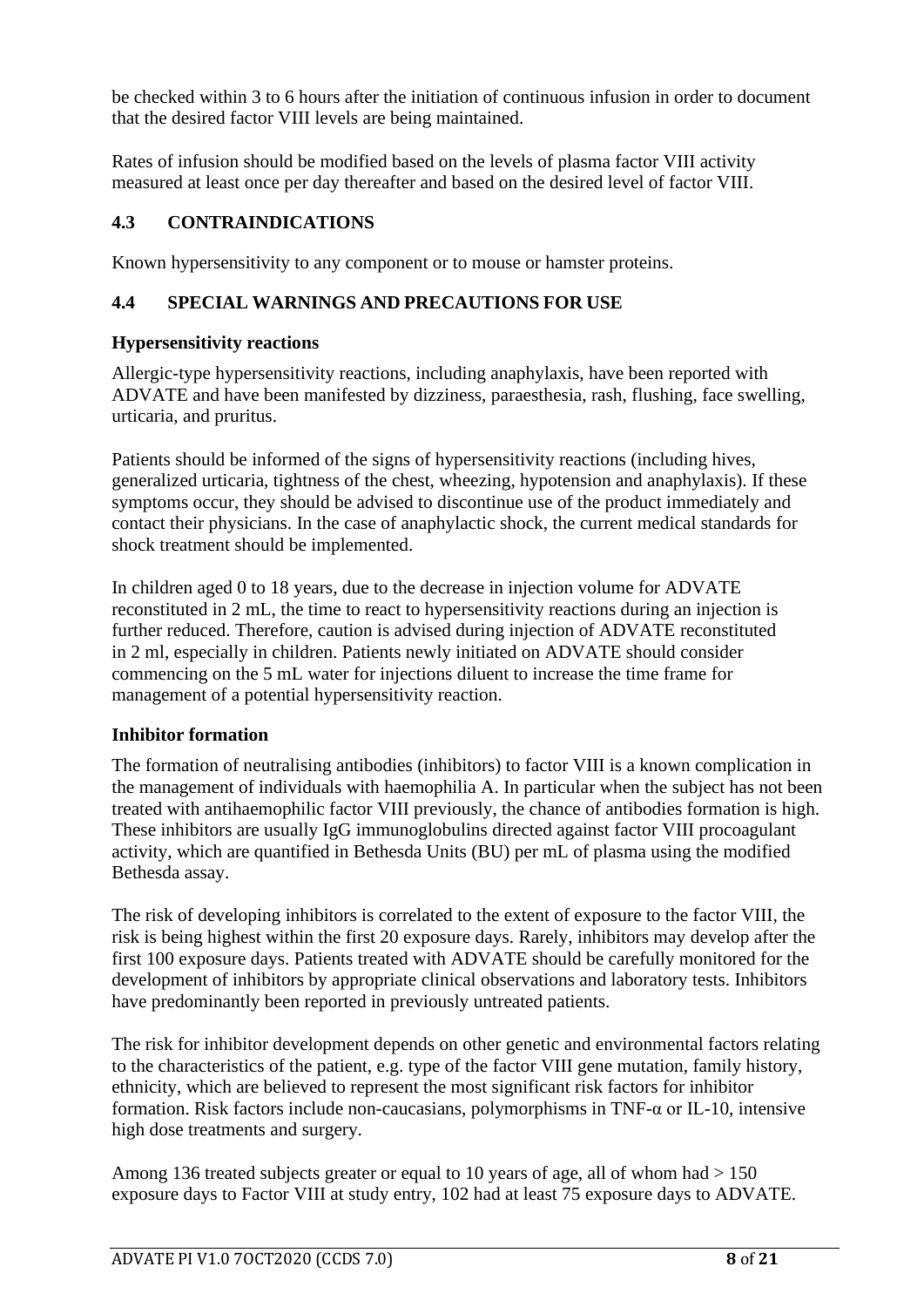None of these subjects developed an inhibitor. One subject who had < 50 exposure days to ADVATE while on the study developed an inhibitor. This subject manifested a low titre inhibitor (2.0 BU by the Bethesda assay) after 26 exposure days with ADVATE. Follow-up inhibitor tests in this subject after withdrawal from the study were negative.

Of the 55 previously untreated patients (PUP's) who participated in the ADVATE PUP study, 16 subjects developed inhibitors: 7 subjects developed high-titre inhibitors and 9 subjects developed low-titre inhibitors, 1 of which was also classified as a transient inhibitor.

### **Antibodies against Mouse or Hamster (CHO) proteins**

ADVATE contains trace amounts of mouse immunoglobulin G (MuIgG); maximum level of 0.1 ng/IU and hamster (CHO) proteins (maximum levels of 1.5 ng/IU). As such, there exists a remote possibility that patients treated with this product may develop hypersensitivity to these non-human derived proteins.

In the Phase 2/3 pivotal study of ADVATE, serum samples were tested by enzyme immunoassays at base line and after every  $15 \pm 2$  days for the presence of antibodies to CHO proteins and MuIgG. Four study subjects showed a statistically significant increasing trend in the levels of anti-CHO  $(n=1)$  or anti-MuIgG  $(n=3)$  antibody levels over the course of the study. A fifth study subject showed a marked increase in anti-MuIgG antibodies coincident with the 60 and 75 day interval study visits. None of these subjects exhibited adverse experiences (AEs) or other study findings consistent with an allergic or hypersensitivity response.

#### **Use in the elderly**

It is not known whether elderly patients respond differently from younger subjects. As for all patients, dose selection for an elderly patient should be individualised.

#### **Paediatric use**

Other than the increased incidence development of inhibitors in previously untreated paediatric patients, and catheter-related complications, no age-specific differences in side effects were noted in the clinical studies.

Due to the decrease in injection volume for ADVATE reconstituted in 2 mL, the time to react to hypersensitivity reactions during an injection is further reduced. Therefore, caution is advised during injection of ADVATE reconstituted in 2 mL, especially in children.

## **Effects on laboratory tests**

See Section 4.2 DOSE AND METHOD OF ADMINISTRATION/Laboratory tests.

### **4.5 INTERACTIONS WITH OTHER MEDICINES AND OTHER FORMS OF INTERACTIONS**

No interactions of ADVATE with other medicinal products are currently known, based upon the absence of data from clinical trials, current medical/scientific literature, and post marketing safety reports.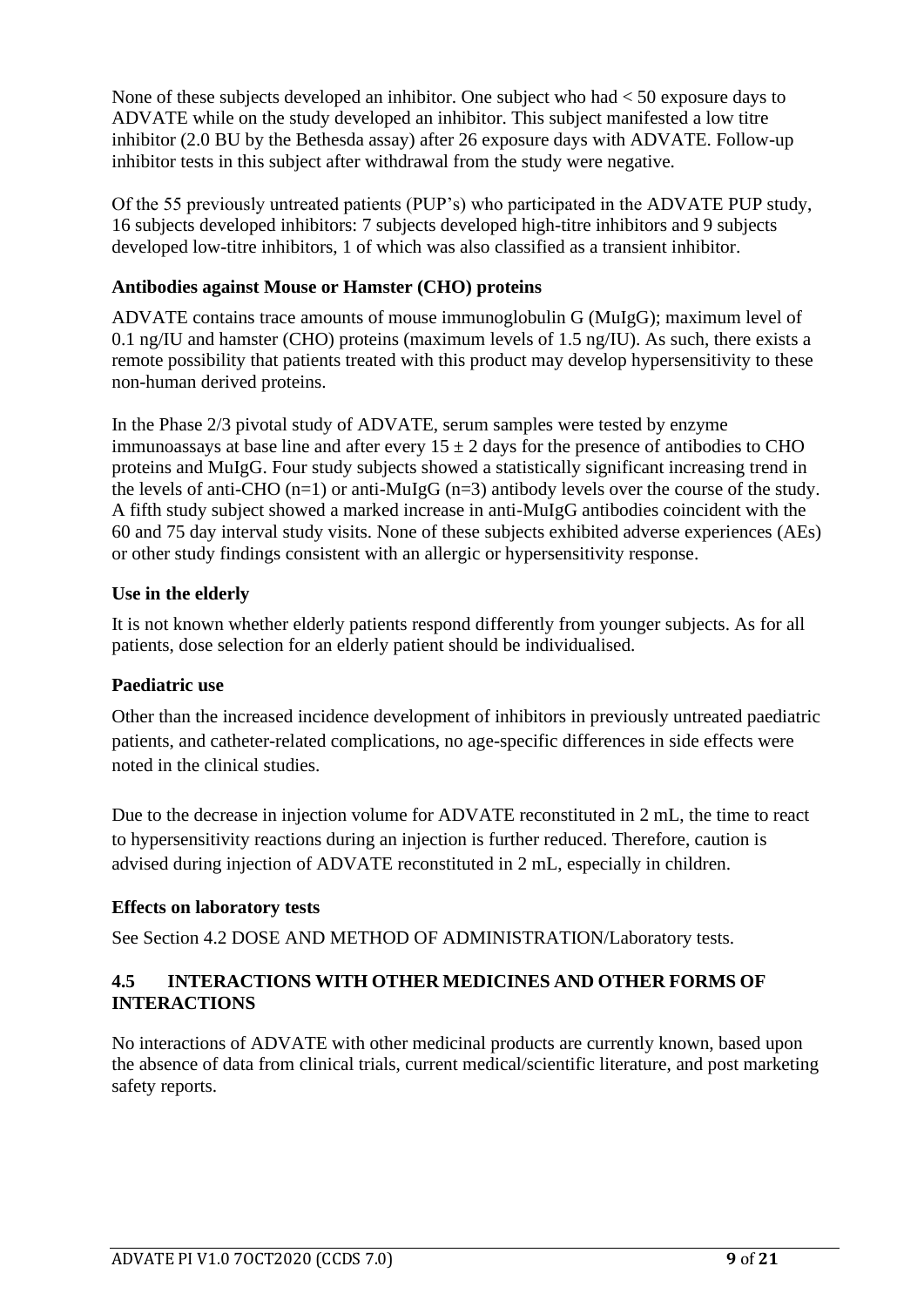## **4.6 FERTILITY, PREGNANCY AND LACTATION**

## **Effects on fertility**

Animal studies examining the effects of ADVATE on fertility have not been conducted.

#### **Use in pregnancy**

Australian Pregnancy Categorisation (Category B2)

Factor VIII deficiency is an X-chromosome linked (male) congenital disease. Based on the rare occurrence of haemophilia A in women, experience regarding the use of factor VIII during pregnancy is not available. The safety of ADVATE for use in pregnant women has not been established. Physicians should balance the potential risks and only prescribe if clearly needed. Animal reproduction studies with recombinant factor VIII, including ADVATE, have not been conducted.

#### **Use in lactation**

Based on the rare occurrence of haemophilia A in women, experience regarding the use of factor VIII during breast-feeding is not available It is not known if ADVATE or its metabolites are excreted in human milk. The safety of ADVATE for use in lactating women has not been established. Breastfeeding is not recommended in women being treated with ADVATE. Physicians should carefully consider the potential risks and benefits for each specific patient before prescribing ADVATE.

### **4.7 EFFECTS ON ABILITY TO DRIVE AND USE MACHINES**

There is no information on the effects of ADVATE on the ability to drive or operate an automobile or other heavy machinery.

#### **4.8 ADVERSE EFFECTS (UNDESIRABLE EFFECTS)**

Although hypersensitivity or allergic reactions were not observed in any subjects participating in the clinical trials with ADVATE, such reactions have been reported in the post-marketing setting. Patients should be informed of the early signs of hypersensitivity reactions, which may include nausea, vomiting, rash, urticaria, dizziness, shortness of breath, hypotension and syncope. Patients should be advised to contact their physician if these symptoms occur.

#### **Adverse reactions from clinical trials**

Clinical Studies with ADVATE enrolled 450 unique subjects. The safety analysis set included 418 subjects with at least one exposure to ADVATE from 12 clinical studies: 069901, 060102, BLB-200-01, 060101, 060401, 069902, 060201,060103, 060403, 060702, 060601, and 060801.

A total of 93 adverse reactions (ADR) were reported in 45 of the 418 unique treated subjects. The most common adverse reaction included factor VIII inhibition, pyrexia, and headache. Of these, 17 ADRs for factor VIII inhibition were considered serious. Factor VIII inhibition was the most frequent ADR that was reported in 4.1% of treated subjects  $(n=17)$ . Of the 93 ADRs, none were reported in neonates (0 to  $<$  1 month of age), 30 ADRs were reported in 20/60 infants (1 month to  $\langle 2 \rangle$  years of age), 7 ADRs were reported in 3/68 children (2 to  $\langle 12 \rangle$  years of age), 10 ADRs were reported in 5/38 adolescents (12 to <16 years of age), and 46 ADRs were reported in 17/147 adults (16 years of age and older).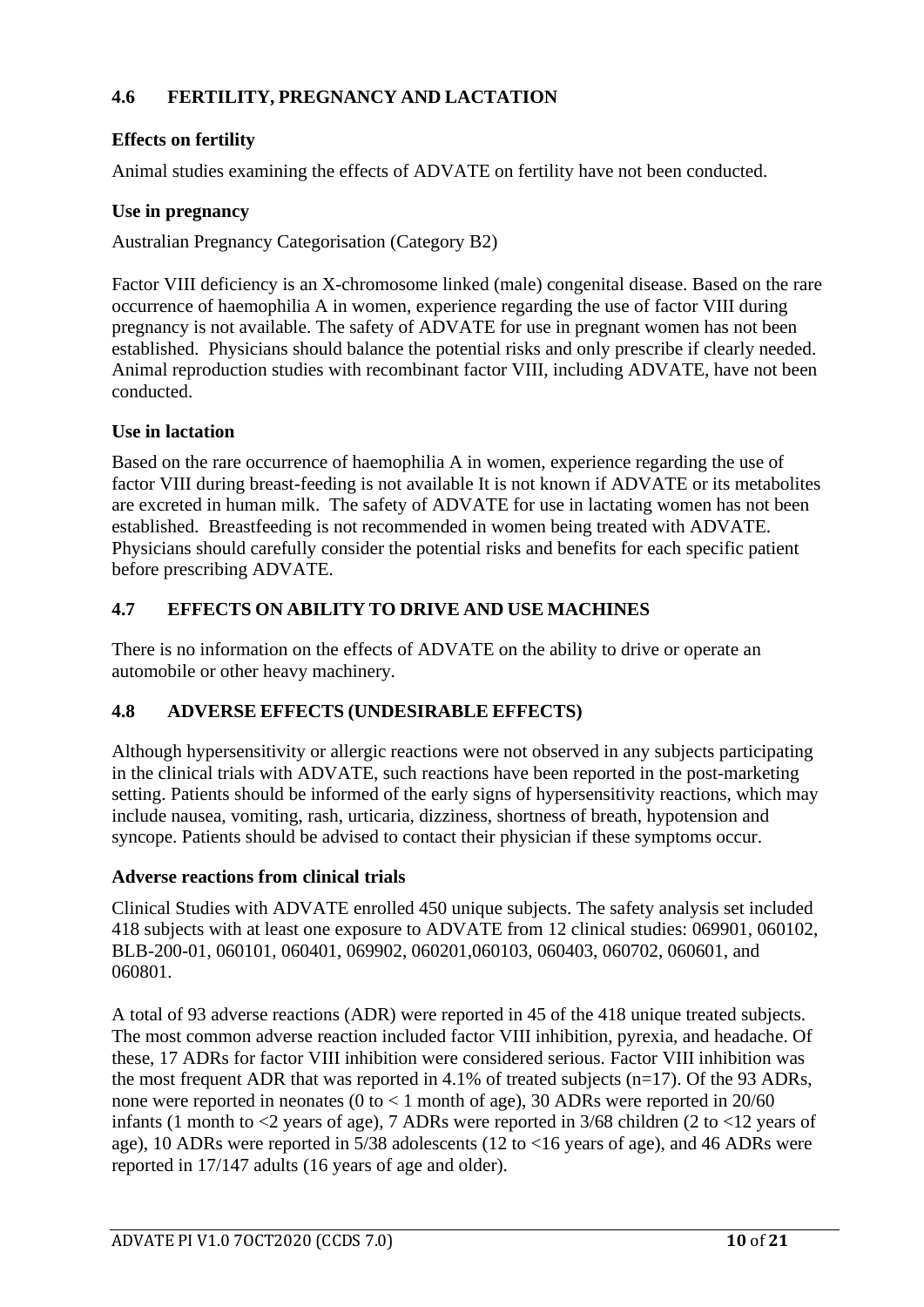| <b>System Organ Class</b>                          | <b>Preferred MedDRA Term</b>      | <b>Number</b>             | <b>ADR</b> Rate | <b>Frequency</b> |
|----------------------------------------------------|-----------------------------------|---------------------------|-----------------|------------------|
| (SOC)                                              | (Version 23)                      | of Unique                 | % of            | Category         |
|                                                    |                                   | <b>Subjects</b>           | subjects $)^b$  |                  |
|                                                    |                                   | $N = 418$                 |                 |                  |
| Infections and infestations                        | Influenza                         | 1                         | 0.24            | Uncommon         |
|                                                    | Laryngitis                        | 1                         | 0.24            | Uncommon         |
| Blood and lymphatic                                | FVIII inhibition <sup>c</sup>     | 1(PTP <sup>d</sup> )      | 0.28            | Uncommon         |
| system disorders                                   |                                   | $16$ (PUPs <sup>d</sup> ) | 29.09           | Very common      |
|                                                    | Lymphangitis                      | 1                         | 0.24            | Uncommon         |
| Nervous system disorders                           | Headache                          | 7                         | 1.67            | Common           |
|                                                    | <b>Dizziness</b>                  | 4                         | 0.96            | Uncommon         |
|                                                    | Dysgeusia                         | 1                         | 0.24            | Uncommon         |
|                                                    | Memory impairment                 |                           | 0.24            | Uncommon         |
|                                                    | Migraine                          |                           | 0.24            | Uncommon         |
|                                                    | Syncope                           |                           | 0.24            | Uncommon         |
|                                                    | Tremor                            | 1                         | 0.24            | Uncommon         |
| Eye disorders                                      | Eye inflammation                  | $\mathbf{1}$              | 0.24            | Uncommon         |
| Cardiac disorders                                  | Palpitations                      | $\mathbf{1}$              | 0.24            | Uncommon         |
| Vascular disorders                                 | Haematoma                         | $\mathbf{1}$              | 0.24            | Uncommon         |
|                                                    | Hot flush                         | $\overline{2}$            | 0.48            | Uncommon         |
|                                                    | Pallor                            | $\mathbf{1}$              | 0.24            | Uncommon         |
| Respiratory, thoracic and<br>mediastinal disorders | Dyspnea                           | $\overline{2}$            | 0.48            | Uncommon         |
| Gastrointestinal disorders                         | Abdominal pain upper              | $\overline{c}$            | 0.48            | Uncommon         |
|                                                    | Diarrhea                          | $\overline{2}$            | 0.48            | Uncommon         |
|                                                    | Nausea                            | $\mathbf{1}$              | 0.24            | Uncommon         |
|                                                    | Vomiting                          | 1                         | 0.24            | Uncommon         |
| Skin and subcutaneous                              | Hyperhidrosis                     | $\overline{2}$            | 0.48            | Uncommon         |
| tissue disorders                                   | Pruritus                          | $\sqrt{2}$                | 0.48            | Uncommon         |
|                                                    | Rash                              | $\overline{4}$            | 0.96            | Uncommon         |
|                                                    | Urticaria                         | 1                         | 0.24            | Uncommon         |
| General disorders and                              | Pyrexia                           | 6                         | 1.44            | Common           |
| administration site                                | Chest discomfort                  | 1                         | 0.24            | Uncommon         |
| conditions                                         | Chest pain                        |                           | 0.24            | Uncommon         |
|                                                    | Chills                            |                           | 0.24            | Uncommon         |
|                                                    | Feeling abnormal                  |                           | 0.24            | Uncommon         |
|                                                    | Peripheral edema                  |                           | 0.24            | Uncommon         |
|                                                    | Vessel puncture site haematoma    | 1                         | 0.24            | Uncommon         |
| Investigations                                     | Coagulation FVIII level decreased | 1                         | 0.24            | Uncommon         |
|                                                    | Haematocrit decreased             | 1                         | 0.24            | Uncommon         |
|                                                    | Laboratory test abnormal          | 1                         | 0.24            | Uncommon         |
|                                                    | Monocyte count increased          | 1                         | 0.24            | Uncommon         |
| Injury, poisoning and                              | Post procedural complication      | $\mathbf{1}$              | 0.24            | Uncommon         |
| procedural                                         | Post procedural haemorrhage       | 1                         | 0.24            | Uncommon         |
| complications                                      | Procedural site reaction          | $\mathbf{1}$              | 0.24            | Uncommon         |

#### **Table 3: ADVATE Clinical Study Adverse Reactions<sup>a</sup>**

Legend: ADR frequency is based upon the following scale: Very Common (≥1/10); Common (≥1/100 - <1/10), Uncommon (≥1/1,000 - <1/100), Rare (≥1/10,000 - <1/1,000), Very Rare (<1/10,000)

<sup>a</sup> ADRs are defined as all ADRs related to investigational product: 93.

b Percent is based on total number of subjects who received ADVATE: 418.

 $\cdot$  In study 060103 (PUP), 16 subjects reported an ADR for inhibitor development. In study 060201, one subject reported an ADR for inhibitor development that was not confirmed. In study 069901, one subject had an inhibitor that was not reported as an ADR. In total, there were 17 confirmed inhibitors reported in 17 subjects.

<sup>d</sup> Of the 418 unique subjects, 363 are PTPs and 55 are PUPs.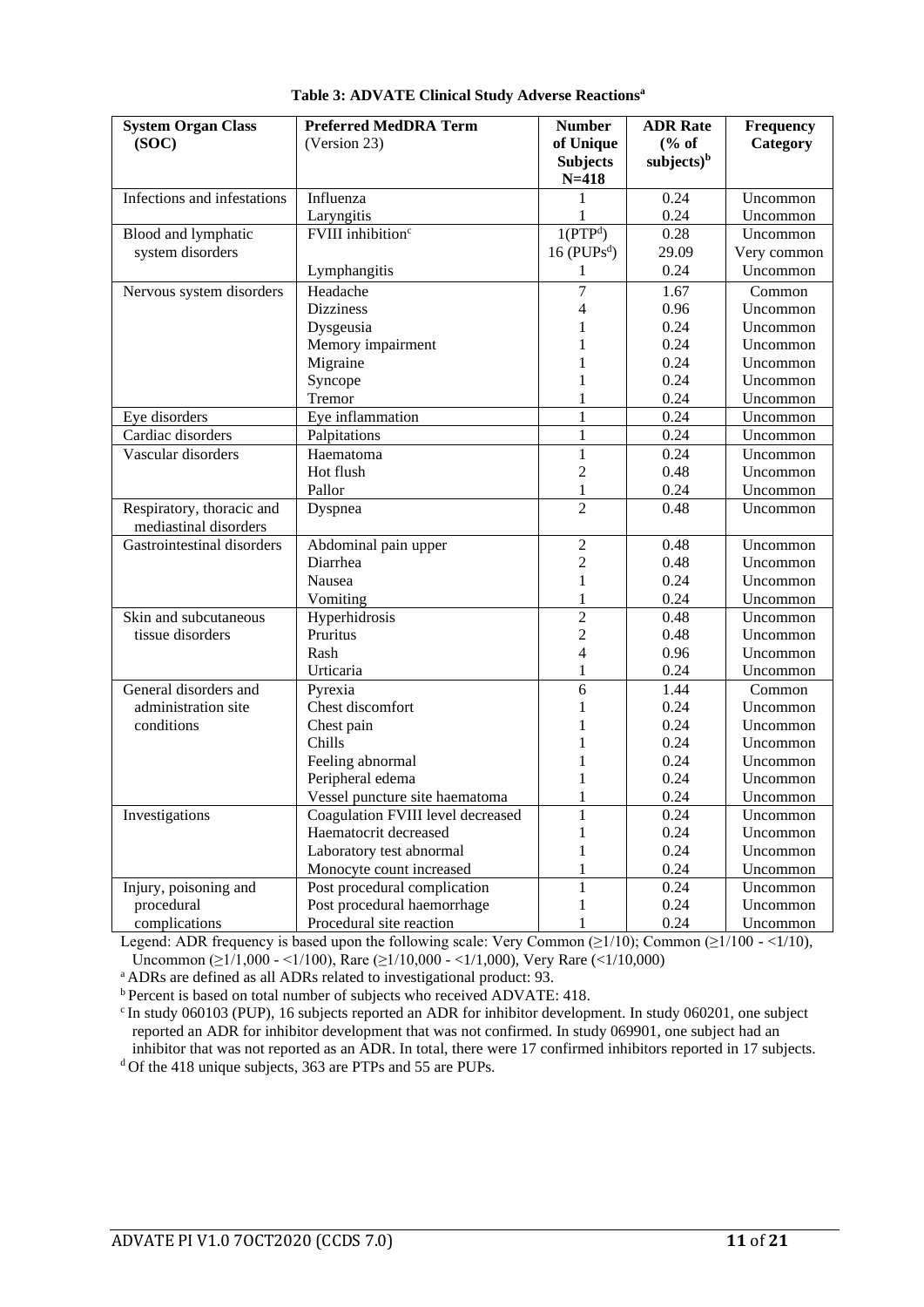## Immunogenicity

A total of 276 patients, diagnosed with severe to moderately severe haemophilia A (factor VIII  $\leq$ 2%), entered studies that required a minimum of 150 exposure days in adults and older children and 50 exposure days in children < 6 years of age to factor VIII concentrates prior to participation. Among these patients, one displayed evidence of a factor VIII inhibitor. This subject manifested a low titre inhibitor (2.0 BU by the Bethesda assay) after 26 exposure days. Follow-up inhibitor tests in this subject after withdrawal from the study were negative. Across all studies, median exposure to ADVATE was 97.0 exposure days per subject (range 1 to 709) for previously treated patients. The overall incidence and 95% CI of any factor VIII inhibitor development (low or high) was 0.36% (1 of 276), the 95% CIs: 0.009 to 2.002% based on 276 previously treated patients. The incident results for low titre and overall titre (low and high) were the same. The high titre incidence and 95% CI of factor VIII inhibitor development was 0.00% (0 of 276), the 95% CIs: 0.000 to 1.328%.

In addition, 16 out of 55 previously untreated patients developed factor VIII inhibitors: 7 subjects developed high-titre inhibitors and 9 subjects developed low-titre inhibitors, 1 of which was also classified as a transient inhibitor.

## **Post-marketing adverse reactions**

In addition to the adverse reactions noted in clinical trials, the following adverse reactions have been reported in the post-marketing experience. These adverse reactions are listed by preferred MedDRA term in order of severity.

IMMUNE SYSTEM DISORDERS: Anaphylactic reaction, hypersensitivity

GENERAL AND ADMINISTRATION SITE CONDITIONS: Injection site reaction, fatigue, malaise

## **Reporting suspected adverse effects**

Reporting suspected adverse reactions after registration of the medicinal product is important. It allows continued monitoring of the benefit-risk balance of the medicinal product. Healthcare professionals are asked to report any suspected adverse reactions at [http://www.tga.gov.au/reporting-problems.](http://www.tga.gov.au/reporting-problems)

## **4.9 OVERDOSE**

There has been no reported clinical adverse experience that could be associated with overdosage.

For information on the management of overdose, contact the Poisons Information Centre telephone: 131126 (Australia).

## **5 PHARMACOLOGICAL PROPERTIES**

## **5.1 PHARMACODYNAMIC PROPERTIES**

#### **Mechanism of Action**

Under normal physiological conditions, factor VIII is essential for blood clotting and haemostasis. The activated factor VIII (factor VIIIa) acts as a cofactor for activating factor IX to IXa cascading to activate factor X to Xa. By the actions of the activated factors Va and Xa, circulating pro-thrombin is converted into thrombin. Subsequently, thrombin converts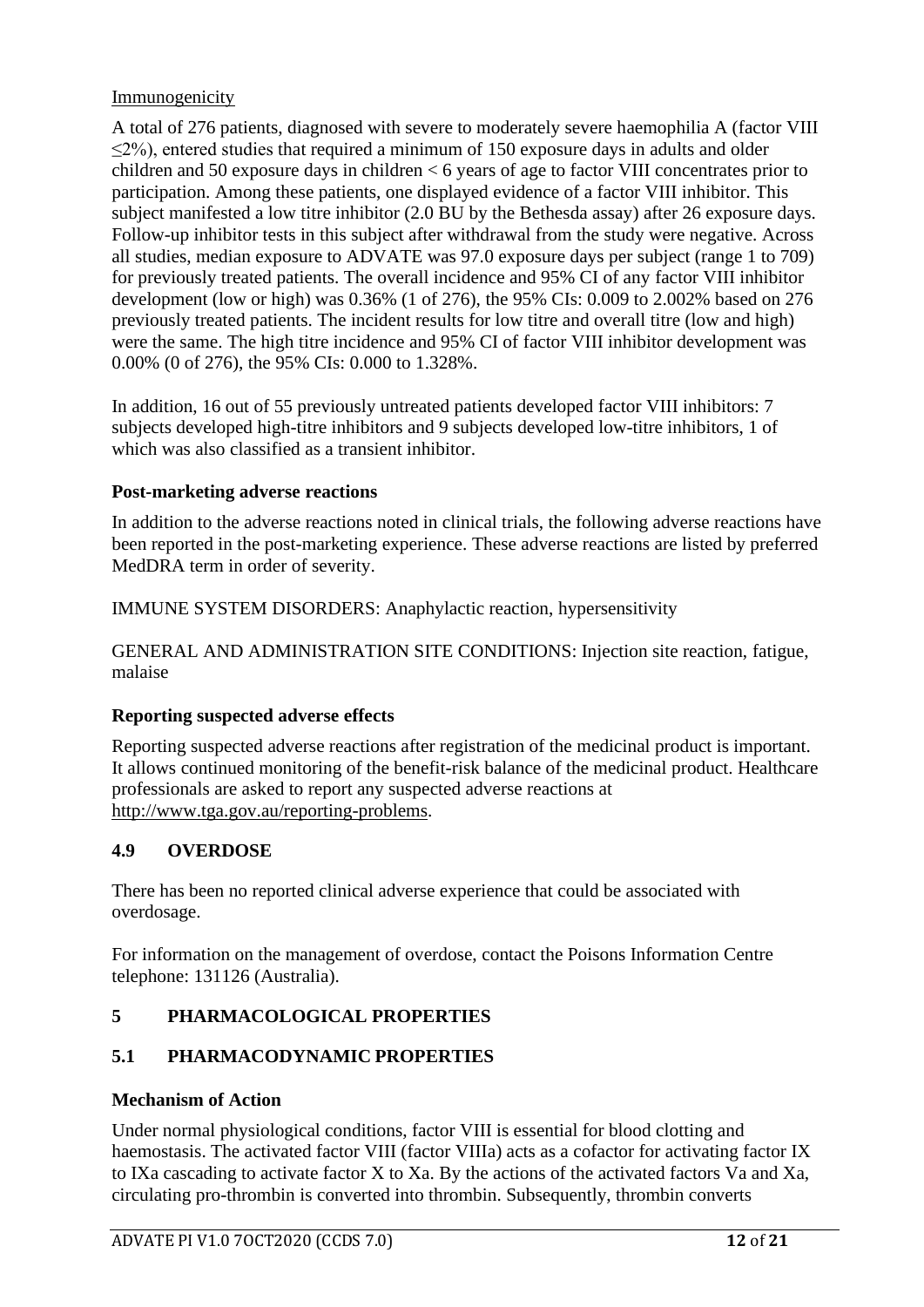fibrinogen to fibrin monomer cascading to formation of linear fibrin polymer. By the action of factor XIII the fibrin monomer is cross-linked to form fibrin clots leading to the arrest of bleeding episodes.

In patients with haemophilia A (classical haemophilia), a sex-linked hereditary disorder of blood coagulation, the level of circulating factor VIII is decreased, leading to profuse bleeding into joints, muscles or internal organs, either spontaneously or as a result of accidental or surgical trauma. The use of plasma-derived or recombinant derived factor VIII has been shown successfully to correct this deficiency. Thus, plasma derived and recombinant derived factor VIII has the same pharmacological actions.

## **Clinical trials**

## *Original safety and efficacy study 069901*

The safety, haemostatic efficacy, pharmacokinetics and immunogenicity of ADVATE were evaluated in a double-blinded, randomised, cross-over, open label study in 111 subjects aged 10 years and older. The trial was conducted in previously treated subjects (PTPs with  $> 150$ ) exposure days) diagnosed with moderate to severe haemophilia A (FVIII level  $\leq 2\%$  of normal) who were  $\geq 10$  years of age (20 were 10 to < 13, 22 were 13 to < 16, and 69 were 16 years and older). Subjects with a history of, or a detectable FVIII inhibitor were excluded.

Subjects self-administered ADVATE for routine prophylaxis ( $\geq$  25 IU/kg body weight 3-4 times per week) and for the on-demand treatment of bleeding episodes. A global assessment of efficacy was rendered either by the subject (for home treatment) or study site investigator (for treatment under medical supervision) using an ordinal scale of excellent, good, fair, or none, based on the quality of haemostasis achieved with ADVATE for the treatment of each new bleeding episode.

A total of 510 bleeding episodes were reported, with a mean  $(\pm SD)$  of 6.1  $\pm 8.2$  bleeding episodes per subject. Of the 510 new bleeding episodes treated with ADVATE, 439 (86%) were rated excellent or good in their response to treatment, 61 (12%) were rated fair, 1 (0.2%) was rated as having no response, and for 9 (2%), the response to the treatment was unknown. A total of 411 (81%) new bleeding episodes were managed with a single infusion, 62 (12%) required 2 infusions, 15 (3%) required 3 infusions, and 22 (4%) received 4 or more infusions of ADVATE for satisfactory resolution. A total of 162 (32%) new bleeding episodes occurred spontaneously, 228 (45%) were the result of antecedent trauma, and for 120 (24%) bleeding episodes the etiology was unknown.

The rate of new bleeding episodes during the protocol-mandated minimum of 75 exposure day prophylactic regimen ( $> 25$  IU/kg body weight 3 – 4 times per week) was calculated as a function of the bleeding episodes for 107 evaluable subjects ( $n=274$  new bleeding episodes). These rates are presented in [Table 4.](#page-12-0)

<span id="page-12-0"></span>

| <b>Bleeding Episode Etiology</b> | Mean $(\pm SD)$ New Bleeding<br>Episodes/Subjects/Month |
|----------------------------------|---------------------------------------------------------|
| <b>Spontaneous</b>               | $0.34 \pm 0.49$                                         |
| <b>Post Traumatic</b>            | $0.39 \pm 0.46$                                         |
| Unknown*                         | $0.33 \pm 0.34$                                         |
| Overall                          | $0.52 \pm 0.71$                                         |

#### **Table 4: Rate of New Bleeding Episodes During Prophylaxis**

\* Etiology was indeterminate.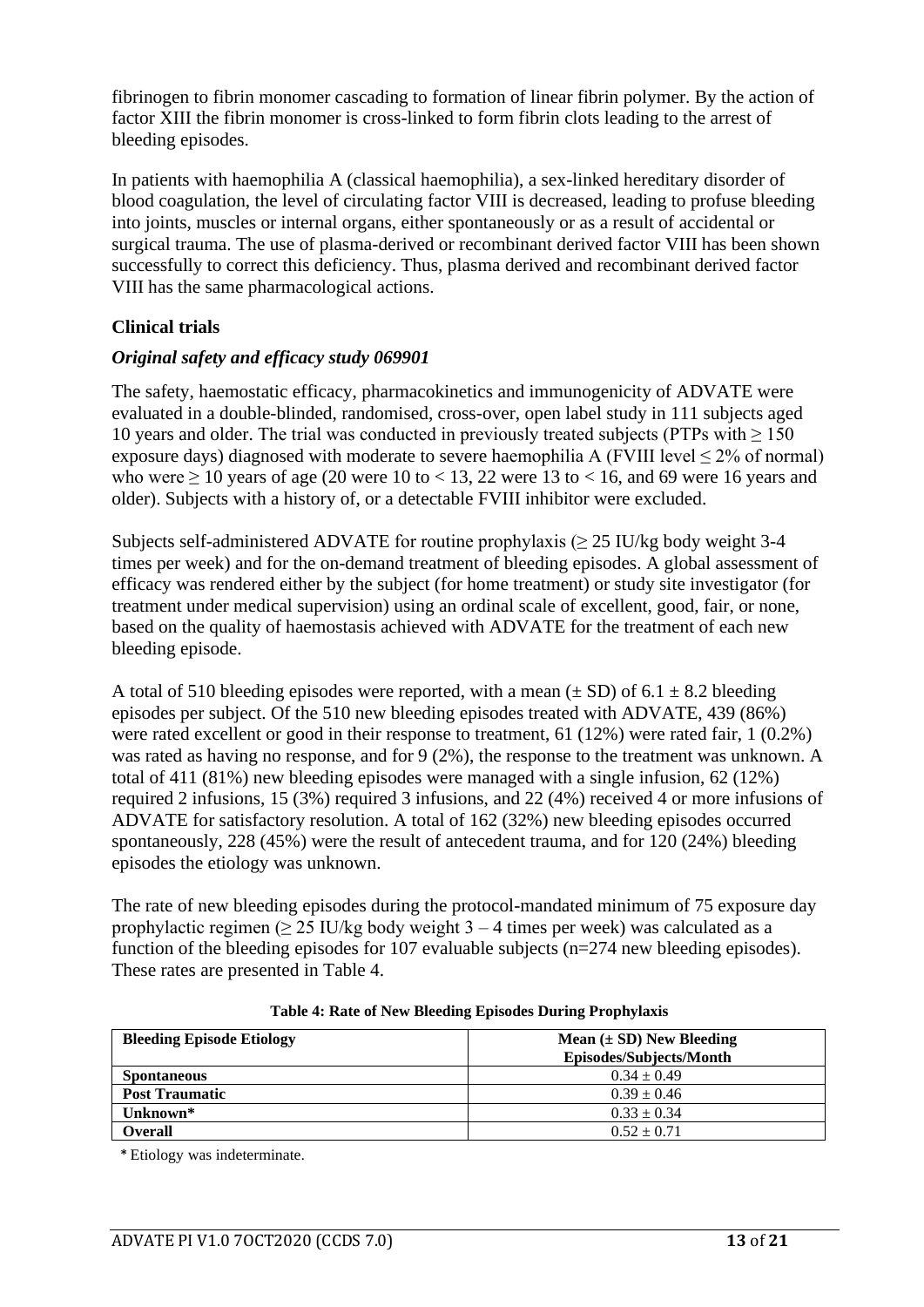In a *post-hoc* analysis, the overall rate of bleeding was correlated with the degree of compliance with the prescribed prophylactic regimen. Subjects who infused less than 25 IU ADVATE per kg per dose for more than 20% of prophylactic infusions or administered less than 3 infusions per week for more than 20% of study weeks (n=37) experienced a 2.3-fold higher rate of bleeding in comparison with subjects who complied with prescribed prophylactic regimen at least 80% of the time and at  $\geq$  80% of the prescribed dose (n=70).

## *Continuation study 060102*

Additional (open-label) safety and efficacy data were collected on 82 subjects who continued with treatment following participation in the original safety and efficacy study. Bleeding episodes were treated with ADVATE and the outcome of treatment was rated as excellent, good, fair, or none, based on the quality of haemostasis achieved. Final analysis of efficacy was conducted for 81 subjects who self-administered ADVATE on a routine prophylactic regimen for a minimum period of 75 exposure days.

A total of 837 bleeding episodes occurred in 70 of the 81 subjects. The other 11 subjects experienced no bleeding episodes. The efficacy results are presented in [Table 5.](#page-13-0)

<span id="page-13-0"></span>

| End point                    | Results in 837 new bleeding episodes treated with ADVATE<br>232 (27.7%) spontaneous, 379 (45.3%) trauma, 226 (27%) unknown aetiology |               |  |  |
|------------------------------|--------------------------------------------------------------------------------------------------------------------------------------|---------------|--|--|
| Quality of hemostasis        | Excellent or good response:                                                                                                          | 673 (80.4%)   |  |  |
|                              | Fair response:                                                                                                                       | 140 (16.7%)   |  |  |
|                              | No response:                                                                                                                         | $1(0.1\%)$    |  |  |
|                              | Unknown response                                                                                                                     | $23(2.7\%)^a$ |  |  |
| Number of infusions required | Single $(1)$ infusion:                                                                                                               | 521 (62.2%)   |  |  |
|                              | Two $(2)$ infusions:                                                                                                                 | 216 (25.8%)   |  |  |
|                              | Three $(3)$ infusions:                                                                                                               | 23 (2.7%)     |  |  |
|                              | Four (4) or more infusions:                                                                                                          | 75 (9%)       |  |  |
|                              | No treatment:                                                                                                                        | $2(0.3\%)$    |  |  |

**Table 5: Haemostatic Efficacy Results from Study 060102**

<sup>a</sup> Of the 23 bleeding episodes in the "Unknown" category, 20 of 23 had no treatment record provided or the need for treatment could not be discerned, 2 of 23 in 2 subjects did not require treatment, and 1 of 23 was treated in part with non-study factor VIII product (grouped as "unknown").

## *Perioperative management study 069902*

The safety and efficacy of ADVATE for perioperative management was investigated in 59 subjects with severe or moderately severe haemophilia A (factor VIII  $\leq$  2%). They were between the ages of 7 to 65 years of age (3 were 7 to  $< 13$ , 6 were 13 to  $< 16$ , and 50 were ≥ 16). One subject elected not to undergo the planned surgery. Thus, 58 subjects underwent 65 surgical procedures, among which, 6 subjects underwent more than 1 procedure each. One subject withdrew during the post-operative period; 57 subjects completed the study. Of the 65 procedures, 22 in 22 subjects were classified as major, 35 in 28 subjects were classified as minor, and 8 in 8 subjects were dental.

Prior to surgery, subjects received a pre-operative loading dose aimed at increasing the plasma factor VIII level to 60% to 100% of normal for dental procedures or 80% to 120% of normal for all other surgical procedures. During the surgery, subjects received replacement therapy by either bolus (47 procedures) or continuous infusion (18 procedures). For continuous infusion, the initial rate was 4 IU/kg/hr for subjects  $>12$  years of age and 5 IU/kg/hr for subjects 5 to 12 years of age. After discharge, subjects continued to receive ADVATE for control of haemostasis as prescribed by the investigator for up to 6 weeks for major orthopaedic procedures and up to 2 weeks for all other procedures.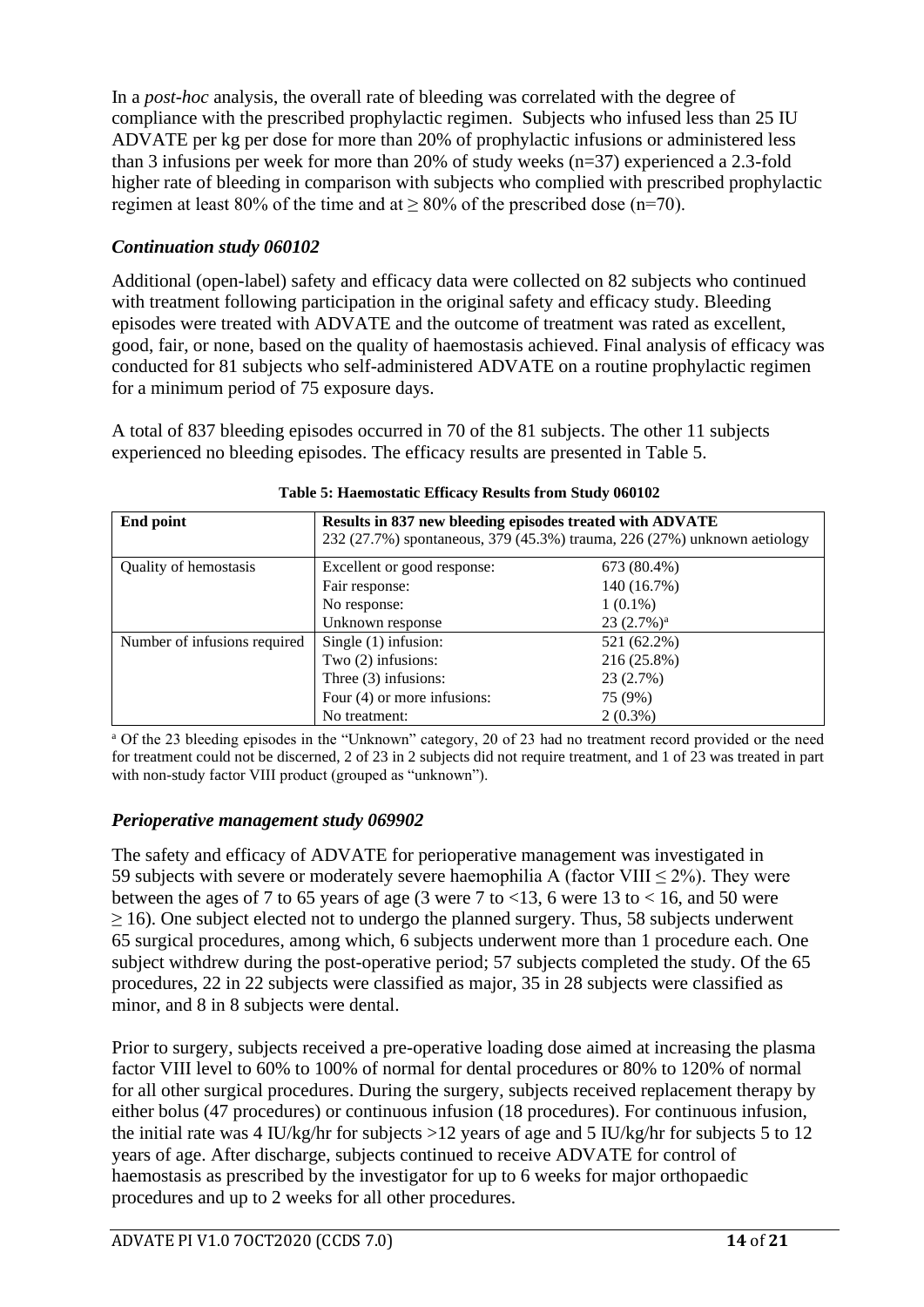Intraoperative efficacy was rated as excellent or good (excellent intraoperative blood loss was less than expected for the type of procedure performed; good intraoperative blood loss was as expected for the type of procedure performed.) for 61 (93.9%) of the 65 procedures; the rating was not done for 3 procedures and unknown for 1 procedure. Post-operative efficacy was rated as excellent or good for 62 (95.4%) of the 65 procedures; the rating was unknown for 2 procedures and not done for 1 procedure. Of the 24 procedures requiring surgical drains, efficacy assessments at the time of drain removal were rated as excellent or good for 20 (83.3%) procedures and fair (fair intraoperative blood loss was more than expected for the type of procedure performed) for 2 (8.3%) procedures; the rating was unknown for 1 procedure and not done for 1 procedure. Both procedures requiring surgical drains with fair ratings were major orthopaedic surgeries.

### *Routine prophylaxis study 060201*

In a multicentre, open-label, prospective, randomised, controlled post-marketing clinical study of ADVATE use in 2 prophylactic treatment regimens compared to that of on-demand treatment, 53 PTPs with severe to moderately severe haemophilia A (factor VIII level < 2 IU/dL) were analysed in the per-protocol (PP) group. Subjects were initially treated for 6 months of ondemand therapy and then randomised to 12 months of either a standard prophylaxis regimen (20-40 IU/kg every 48 hours) or PK-guided prophylaxis regimen (20-80 IU/kg every 72 hours). All subjects had a history of at least 8 joint haemorrhages within 12 months prior to entering the study. Each subject in the per protocol group was adherent to > 90% of the prescribed number of prophylactic infusions; no subject in the study surpassed the upper boundary of 110% of the prescribed number of prophylactic infusions.

The median annual bleed rate for the PP group during the on-demand therapy period was 44 bleeds per subject per year compared to 1 bleed per subject per year while on either prophylaxis regimen, which was a statistically significant difference  $(p<0.0001)$ . Twenty-two of 53 (42%) subjects experienced no bleeding episodes while on prophylaxis for one year. There was no statistically significant difference in bleeding frequency observed between the two prophylaxis regimens studied. The study was designed to detect a difference between the two prophylaxis arms of 2.5 bleeds per annum at 80% power when at least 30 subjects were in each treatment arm. The number of patients in the per protocol analysis (standard prophylaxis n=30, PK-guided prophylaxis n=23) did not meet this criterion. The formula used to determine the weight-adjusted dose of the product used in the PK-guided prophylaxis arm, as calculated from the individual subject's incremental recovery and half-life values to achieve a trough level of  $\geq$  1 IU/dL at the inter-dosing interval of 72 hours is defined as follows:

$$
\mathbf{D}=(2)^{72/t} / \mathbf{r}
$$

D = target FVIII dose (IU/kg) that ensures that a trough level of  $>1$  IU/dL is achieved after 72 hours

 $r = FVIII$  incremental recovery (IU/dL / IU/kg) as determined by the subject's PK analysis

 $t = FVIII$  half-life (hrs) as determined by the subject's PK analysis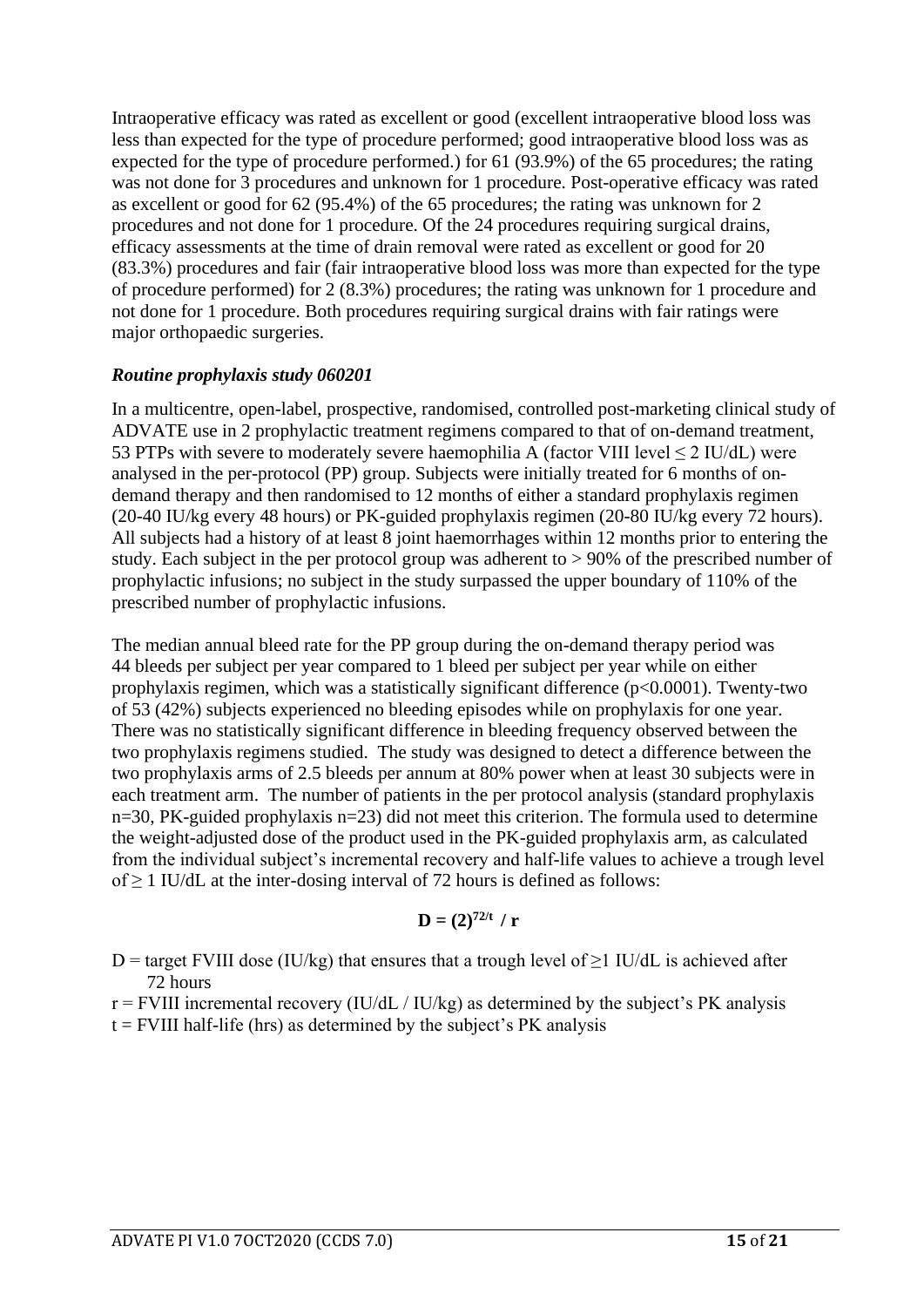| <b>Clinical Parameters</b>          | <b>On</b> -Demand<br>$(n=53)$ | <b>Standard</b><br><b>Prophylaxis</b><br>$(n=30)$ | <b>PK-guided</b><br>Prophylaxis<br>$(n=23)$ | <b>Either Standard</b><br>or PK-guided<br>Prophylaxis<br>$(n=53)$ |
|-------------------------------------|-------------------------------|---------------------------------------------------|---------------------------------------------|-------------------------------------------------------------------|
| Median $(IQR)^1$                    | 44.0(20.8)                    | 1.0(2.1)                                          | 1.0(4.1)                                    | 1.0(4.1)                                                          |
| <b>Annual Bleed Rate (ABR)</b>      |                               |                                                   |                                             |                                                                   |
| Median $(IQR)^1$ Joint              | 38.7(24.8)                    | 0.5(2.0)                                          | 1.0(4.1)                                    | 1.0(2.1)                                                          |
| ABR                                 |                               |                                                   |                                             |                                                                   |
| Median (IQR) <sup>1</sup> Non-Joint | 4.0(11.9)                     | 0.0(0.0)                                          | 0.0(0.0)                                    | 0.0(0.0)                                                          |
| ARR <sup>1</sup>                    |                               |                                                   |                                             |                                                                   |
| Median $(IQR)^1$                    | 32.0(26.8)                    | 0.0(1.9)                                          | 0.0(2.0)                                    | 0.0(1.9)                                                          |
| <b>Spontaneous ABR</b>              |                               |                                                   |                                             |                                                                   |
| Median $(IQR)^1$ Traumatic          | 11.5(17.2)                    | 0.0(1.0)                                          | 1.0(1.0)                                    | 0.0(1.0)                                                          |
| <b>ABR</b>                          |                               |                                                   |                                             |                                                                   |

**Table 6: Annual Bleed Rate of Prophylaxis Compared to On-Demand Treatment**

<sup>1</sup> Inter-quartile-range (IQR) is defined as the difference between the 75th percentile (3rd quartile) and the 25th percentile (first quartile).

The annualised bleed rates by age category during on-demand and either standard or PK-guided prophylaxis regimens are shown in [Table 7.](#page-15-0)

<span id="page-15-0"></span>

| Age category                                                                  |    |     | <b>Any Prophylaxis</b> |            |                                                                       |    |      | <b>On-Demand</b> |            |                                                                |
|-------------------------------------------------------------------------------|----|-----|------------------------|------------|-----------------------------------------------------------------------|----|------|------------------|------------|----------------------------------------------------------------|
|                                                                               | N  | Min | <b>Median</b>          | <b>Max</b> | <b>Percentage</b><br>of Subjects<br><b>With Zero</b><br><b>Bleeds</b> | N  | Min  | <b>Median</b>    | <b>Max</b> | Percentage<br>of Subjects<br><b>With Zero</b><br><b>Bleeds</b> |
| Children<br>$(\geq 7$ to <12 years old)                                       | 3  | 0.0 | 5.2                    | 8.7        | 33%                                                                   | 3  | 38.6 | 44.0             | 120.5      |                                                                |
| Adolescents<br>$\left( \geq 12 \text{ to } \leq 16 \text{ years old} \right)$ | 4  | 0.0 | 5.0                    | 10.0       | 25%                                                                   | 4  | 37.9 | 58.0             | 81.4       | All subjects                                                   |
| Adults<br>$\geq 16$ years old and<br>older)                                   | 46 | 0.0 | 1.0                    | 17.4       | 43%                                                                   | 46 | 22.7 | 44.7             | 117.8      | bleed during<br><b>On-Demand</b>                               |
| All Subjects                                                                  | 53 | 0.0 | 1.0                    | 17.4       | 42%                                                                   | 53 | 22.7 | 44.0             | 120.5      |                                                                |

**Table 7: Annualised Bleed Rate by Age category and Any Prophylaxis vs On-Demand (Per Protocol)**

As a secondary endpoint, the study assessed all Short Form Health Survey (SF-36v1) domains. The SF-36v1 is a valid and reliable measure of health-related quality of life that is comprised of 8 domain and 2 summary scores [\(Table 8\)](#page-15-1).

<span id="page-15-1"></span>**Table 8: Mean Change in SF-36v1 Health Domain Scores Between end of On-demand and end of Prophylaxis Treatment Regimens<sup>a</sup>**

| SF-36v1 Health Domain           | <b>Mean Change</b> | 95% Confidence Interval |
|---------------------------------|--------------------|-------------------------|
| Physical Functioning (PF)       | 0.89               | $(-1.02, 2.81)$         |
| Role Physical (RP)              | 3.56               | (0.32, 6.79)            |
| <b>Bodily Pain (BP)</b>         | 4.13               | (1.63, 6.62)            |
| General Health (GH)             | 1.36               | $(-0.72, 3.45)$         |
| Vitality (VT)                   | 0.21               | $(-2.22, 2.63)$         |
| Social Functioning (SF)         | 1.72               | $(-0.57, 4.00)$         |
| Role Emotional (RE)             | $-1.29$            | $(-3.78, 1.19)$         |
| Mental Health (MH)              | $-0.20$            | $(-2.89, 2.49)$         |
| <b>Physical Component Score</b> | 3.56               | (1.56, 5.56)            |
| <b>Mental Component Score</b>   | $-1.22$            | $(-3.66, 1.23)$         |

<sup>a</sup> Positive change values are in the favourable direction.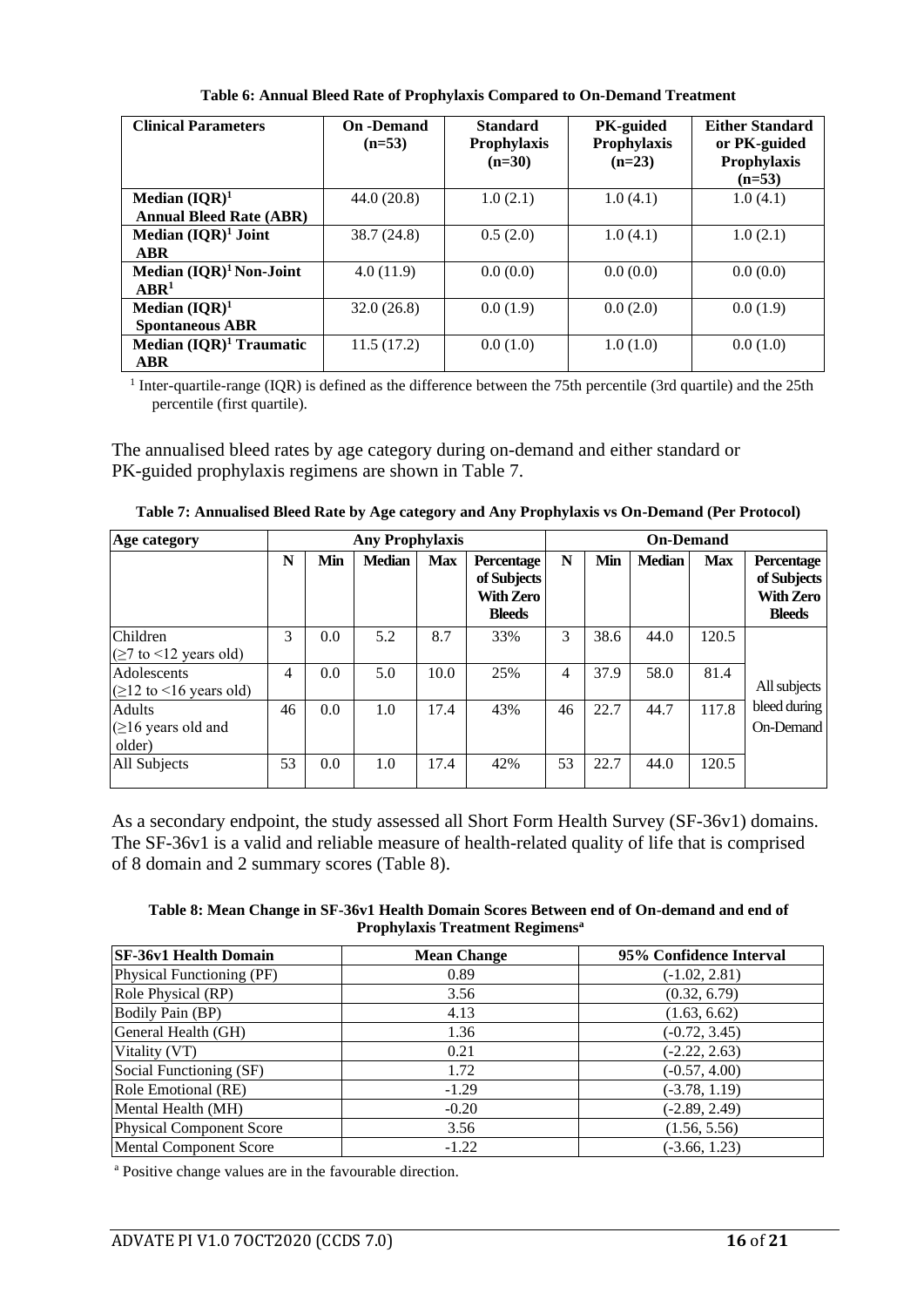### *Immune Tolerance Induction*

Data on Immune Tolerance Induction (ITI) in patients with inhibitors have been collected in a total of 85 subjects. 11 paediatric PUPs (PUP study 060103), 30 paediatric subjects from retrospective chart review (study 060703) and 44 paediatric and adult subjects of whom 36 completed ITI therapy (Post Authorisation Safety Study – PASS-INT-004) have been documented with ITI treatment. In patients where immune tolerance was achieved, the bleedings were prevented or controlled with ADVATE, and the patients continued with ADVATE prophylactic treatment as maintenance therapy.

## *Smaller diluent vial (2 mL water for injections) for strengths up to 1500 IU inclusive (from 5 mL water for injections to 2 mL water for injections)*

An open label, randomised, crossover clinical study was conducted in 35 evaluable subjects diagnosed with severe haemophilia A (factor VIII [FVIII] activity  $\leq$  1% of normal) to investigate the PK parameters and safety of a single dose of ADVATE (50 IU/kg  $\pm$  100 IU) reconstituted in two different volumes of sterilised water for injections (water for injections, 2 mL or 5 mL). Subjects were randomised (1:1) to receive an infusion with ADVATE reconstituted in 2 mL followed by an infusion with ADVATE reconstituted in 5 mL water for injections or vice versa.

Results of this clinical study are summarised in [Table 9](#page-16-0) below.

<span id="page-16-0"></span>

|                                       | 2 mL infusion                                       |                     | 5 mL infusion                                       |                     |  |
|---------------------------------------|-----------------------------------------------------|---------------------|-----------------------------------------------------|---------------------|--|
| <b>Parameter</b>                      | Mean (geometric<br>mean) value for<br>2 mL infusion | <b>SD</b><br>(2 mL) | Mean (geometric<br>mean) value for<br>5 mL infusion | <b>SD</b><br>(5 mL) |  |
| $AUC_{0-48h}$ (IU h/dL)               | 1298.67                                             | 380.60              | 1363.56                                             | 487.57              |  |
| $C_{\text{max}}$ (IU/dL)              | 104.42                                              | 19.35               | 107.89                                              | 17.95               |  |
| Adjusted in vivo $IR^1$ (IU/dL:IU/kg) | 1.93                                                | 0.35                | 2.00                                                | 0.36                |  |
| Half-life (h)                         | 12.54                                               | 3.80                | 12.50                                               | 2.89                |  |
| $C_L$ (mL/(kg/h))                     | 3.85                                                | 0.95                | 3.81                                                | 1.20                |  |
| MRT(h)                                | 14.79                                               | 5.24                | 14.34                                               | 4.27                |  |
| $V_{ss}$ (dL/kg)                      | 0.54                                                | 0.13                | 0.51                                                | 0.13                |  |

**Table 9: PK Parameters for Adolescent/Adult Cohort (Study 060702: PP Dataset)**

Abbreviations:  $PP = per-protocol$ ,  $SD = standard deviation$ 

#### **5.2 PHARMACOKINETIC PROPERTIES**

All PK studies with ADVATE were conducted in patients with severe to moderately severe haemophilia A (baseline factor VIII  $\leq 2\%$ ).

A total of 260 subjects provided PK parameters that were included in the full PK analysis set. From this analysis set, 208 subjects provided PK parameters included in the per protocol PK analysis set. Categories of these analyses for infants  $(1 \text{ month to} < 2 \text{ years of age})$ , children  $(2 \text{ to } < 12 \text{ years of age})$ , adolescents  $(12 \text{ to } < 16 \text{ years of age})$ , and adults  $(16 \text{ years of age and } )$ older) were used to summarise PK parameters, where age was defined as age at time of PK infusion.

<sup>1</sup> Mean adjusted *in vivo* incremental recovery (IR) values were computed using Cmax.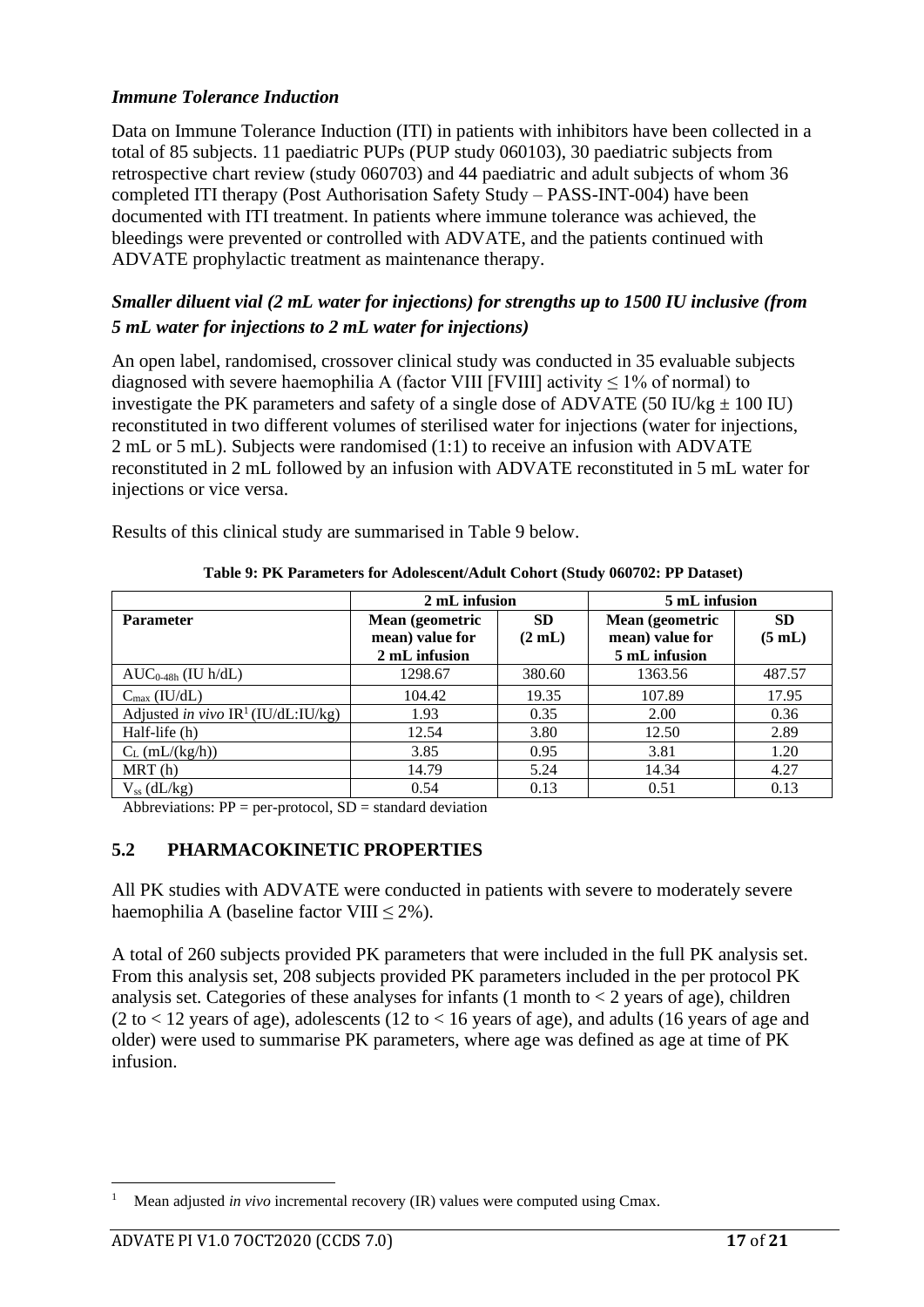| <b>Parameter</b><br>$(Mean \pm Standard Deviation)$                           | <b>Infants</b><br>$(n=7)$ | <b>Children</b><br>$(n=56)$ | <b>Adolescents</b><br>$(n=35)$ | <b>Adults</b> <sup>a</sup><br>$(n=162)$ |
|-------------------------------------------------------------------------------|---------------------------|-----------------------------|--------------------------------|-----------------------------------------|
| <b>Total AUC</b><br>$(IU^*·hr/dL)$                                            | $1240 \pm 330$            | $1263.40 \pm$<br>470.90     | $1300 \pm 469$                 | $1554.88 \pm$<br>507.92                 |
| Adjusted Incremental Recovery at $C_{\text{max}}$<br>$(IU/dL)$ per $IU/kg)^b$ | $2.07 \pm 0.54$           | $1.91 \pm 0.50$             | $2.05 \pm 0.49$                | $2.23 \pm 0.61$                         |
| Half-life<br>(hr)                                                             | $8.67 \pm 1.43$           | $10.22 \pm 2.72$            | $12.00 \pm 2.92$               | $12.96 \pm 4.02$                        |
| Maximum Plasma Concentration Post Infusion<br>(IU/dL)                         | $104 \pm 27$              | $97.16 \pm 27.13$           | $103 \pm 25$                   | $112.35 \pm 30.27$                      |
| Mean Residence Time<br>(hr)                                                   | $10.42 \pm 2.54$          | $12.87 \pm 3.70$            | $14.89 \pm 4.61$               | $16.37 \pm 5.80$                        |
| Volume of Distribution at Steady State [V <sub>ss</sub> ]<br>(dL/kg)          | $0.43 \pm 0.10$           | $0.55 \pm 0.15$             | $0.60 \pm 0.14$                | $0.55 \pm 0.17$                         |
| Clearance<br>$(mL/kg * hr)$                                                   | $4.26 \pm 1.00$           | $4.53 \pm 1.51$             | $4.21 \pm 1.16$                | $3.56 \pm 1.21$                         |
| <sup>a</sup> 162 subjects provided PK assessments                             |                           |                             |                                |                                         |

**Table 10: Summary of Pharmacokinetic Parameters of ADVATE per Age Group**

<sup>b</sup> Calculated as ( $C_{\text{max}}$  - baseline factor VIII) divided by the dose in IU/kg, where  $C_{\text{max}}$  is the maximal post-infusion factor VIII measurement

## **5.3 PRECLINICAL SAFETY DATA**

## **Genotoxicity**

Mutagenicity studies to evaluate genetic toxicity potential of ADVATE have not been performed.

## **Carcinogenicity**

Long-term studies in animals to evaluate carcinogenic potential of ADVATE have not been performed.

# **6 PHARMACEUTICAL PARTICULARS**

## **6.1 LIST OF EXCIPIENTS**

Calcium chloride dihydrate Glutathione Histidine Mannitol Polysorbate 80 Sodium chloride Trehalose dihydrate Trometamol Water for injections (diluent)

After reconstitution, the product contains 0.45 mmol (10 mg) sodium per vial. The amounts of the inactive ingredients are constant in all strengths.

## **6.2 INCOMPATIBILITIES**

Incompatibilities were either not assessed or not identified as part of the registration of this medicine.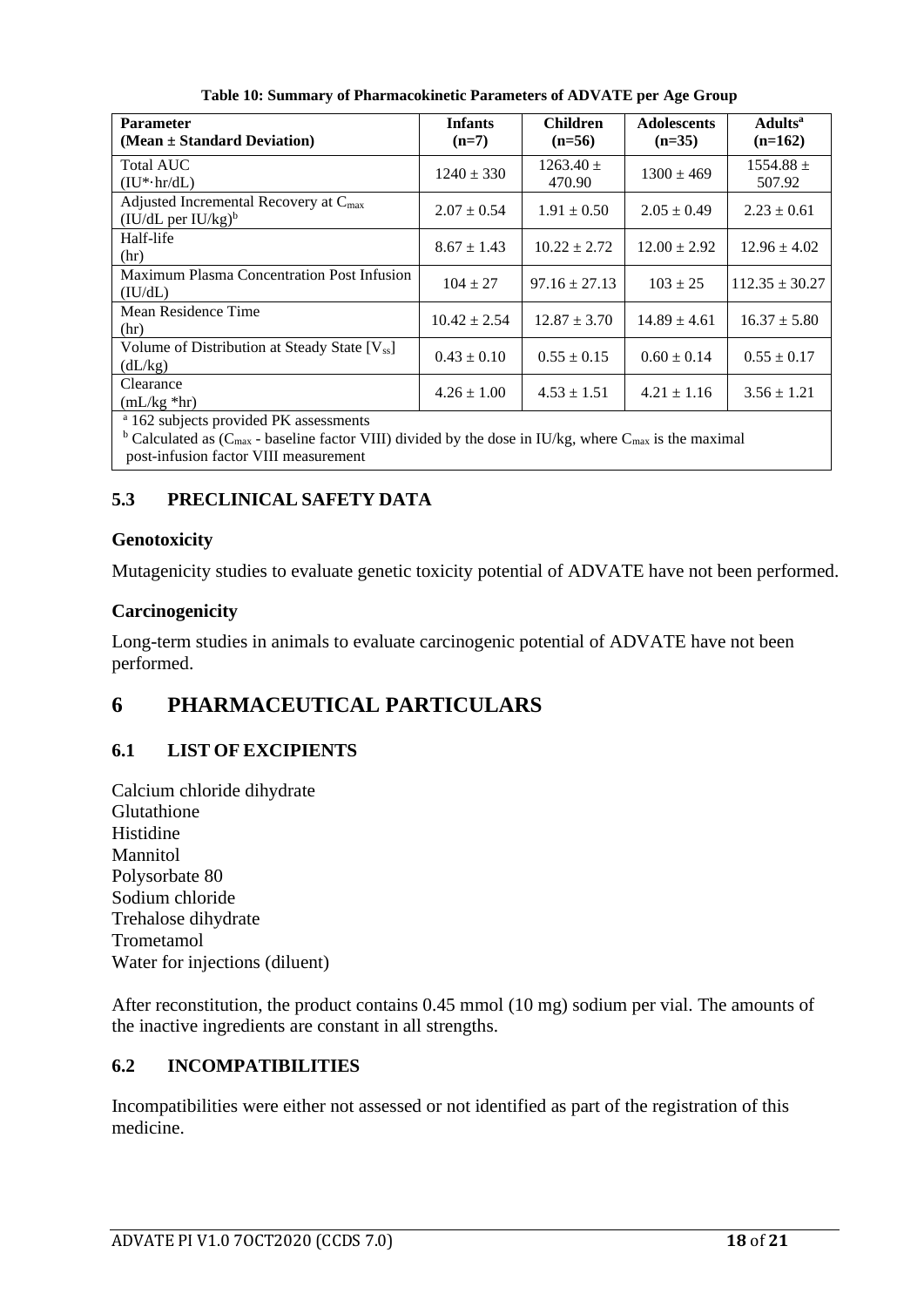## **6.3 SHELF LIFE**

In Australia, information on the shelf-life can be found on the public summary of the Australian Register of Therapeutic Goods (ARTG). The expiry date can be found on the packaging.

The product is stable for the duration of the specified shelf life when stored in the specified temperature storage condition. Do not use beyond the expiration date printed on the label.

ADVATE should be administered at room temperature not more than 3 hours after reconstitution.

### **6.4 SPECIAL PRECAUTIONS FOR STORAGE**

ADVATE should be stored at  $2^{\circ}C - 8^{\circ}C$  for the duration of its shelf life. Do not freeze. In the case of a need for ambulatory use, ADVATE may be kept at or below 25 °C (room temperature) for a single period of up to 6 months and then discarded.

After ADVATE has been stored at room temperature, it should not be re-refrigerated.

Protect from light. Product is for single use in one patient only. Discard any residue.

### **6.5 NATURE AND CONTENTS OF CONTAINER**

ADVATE is available as a lyophilised powder in single-use vials.

The product is supplied in one of the following configurations:

- ADVATE with BAXJECT II device: Each pack contains a powder vial, a diluent vial and a device for reconstitution (BAXJECT II)
- ADVATE with BAXJECT III system: Each pack contains a ready-to-use BAXJECT III system in a sealed blister (the powder vial and the diluent vial are preassembled with the system for reconstitution).

Both the powder and the diluent are filled in a neutral glass vial with a nominal capacity of 6 mL. The vial is closed with a butyl rubber stopper with an inert coating, and sealed with aluminium overseal and tamper proof snap off plastic cap.

The 5 mL diluent vial has a grey cap and the 2 mL diluent vial has a colourless cap.

#### **Needleless transfer device (BAXJECT)**

The accompanied reconstitution device is a needleless transfer device designed for transferring and mixing drugs contained in two vials (product and diluent). Each needleless transfer device has a two-vial holder, a two-sided siliconised piercing plastic spike for penetration into the rubber stoppers of the two vials, a stopcock with an embedded/filter, and a female port designed for connection to a syringe (Refer to Section 4.2 for illustrations).

#### **6.6 SPECIAL PRECAUTIONS FOR DISPOSAL**

Discard any unused preparation appropriately.

In Australia, any unused medicine or waste material should be disposed of by taking to your local pharmacy.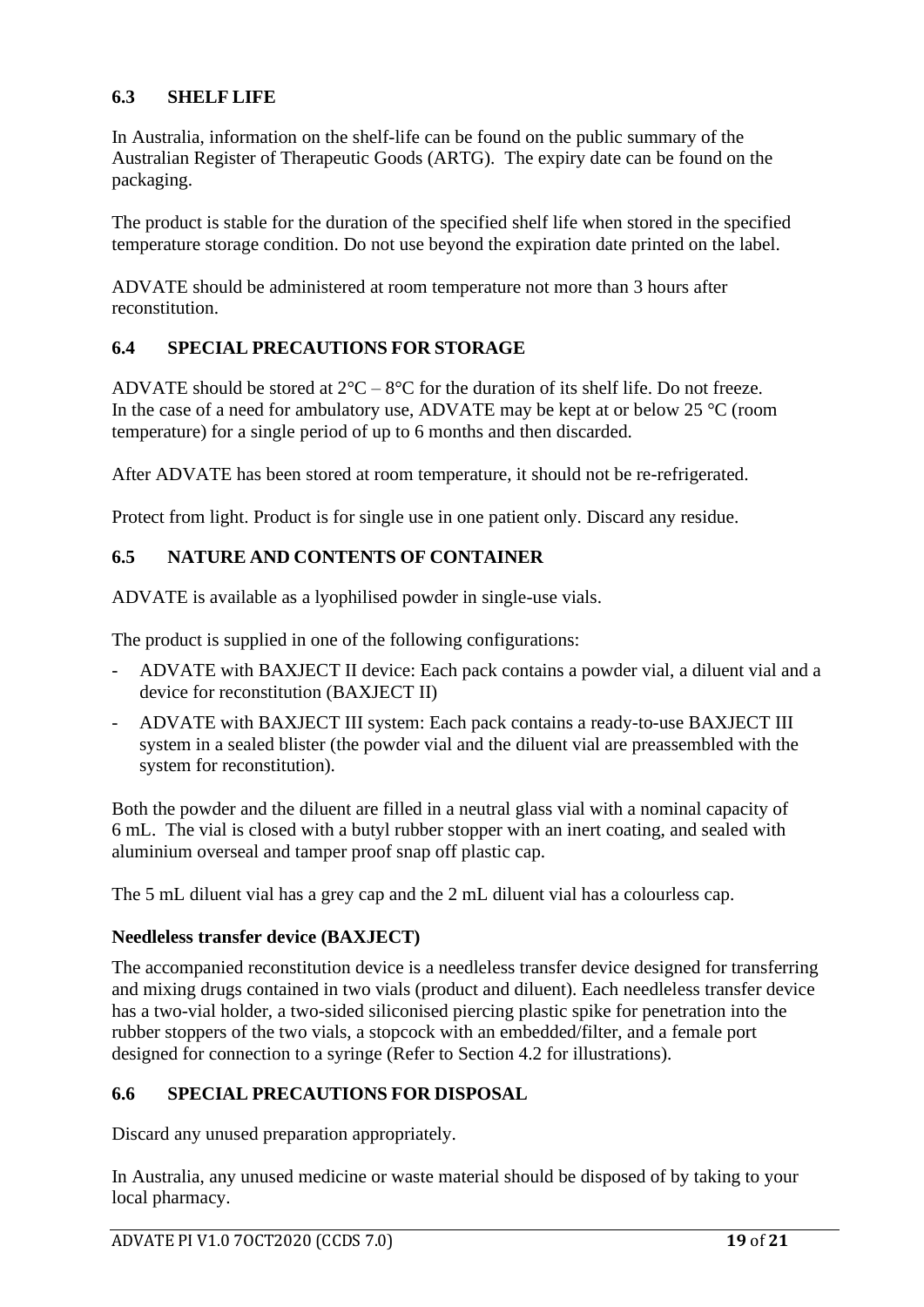### **6.7 PHYSICOCHEMICAL PROPERTIES**

#### **Chemical structure**

The chemical structure of octocog alfa is that of a dimeric glycoprotein, which has been shown to have a similar amino acid sequence with that of the human plasma derived factor VIII. Amino acid analysis of the purified glycosylated protein demonstrated that it constitutes 2332 amino acids with a molecular mass of approximately 280 kDa. Thus, the octocog alfa is a full-length factor VIII.

Laboratory Code: rAHF-PFM

### **CAS numbers**

139076-62-3

## **7 MEDICINE SCHEDULE (POISONS STANDARD)**

Unscheduled (Exempted).

## **8 SPONSOR**

Takeda Pharmaceuticals Australia Pty Ltd Level 39 225 George Street Sydney NSW 2000 Australia

Telephone: 1800 012 612

www.takeda.com/en-au

## **9 DATE OF FIRST APPROVAL**

AUST R 100384 (ADVATE 250 IU) 04 April 2005 AUST R 100385 (ADVATE 500 IU) 04 April 2005 AUST R 100386 (ADVATE 1000 IU) 04 April 2005 AUST R 100387 (ADVATE 1500 IU) 04 April 2005 AUST R 136204 (ADVATE 2000 IU) 23 January 2008 AUST R 150366 (ADVATE 3000 IU) 13 November 2008 AUST R 214709 (ADVATE 4000 IU) 16 July 2014

## **10 DATE OF REVISION**

7 October 2020